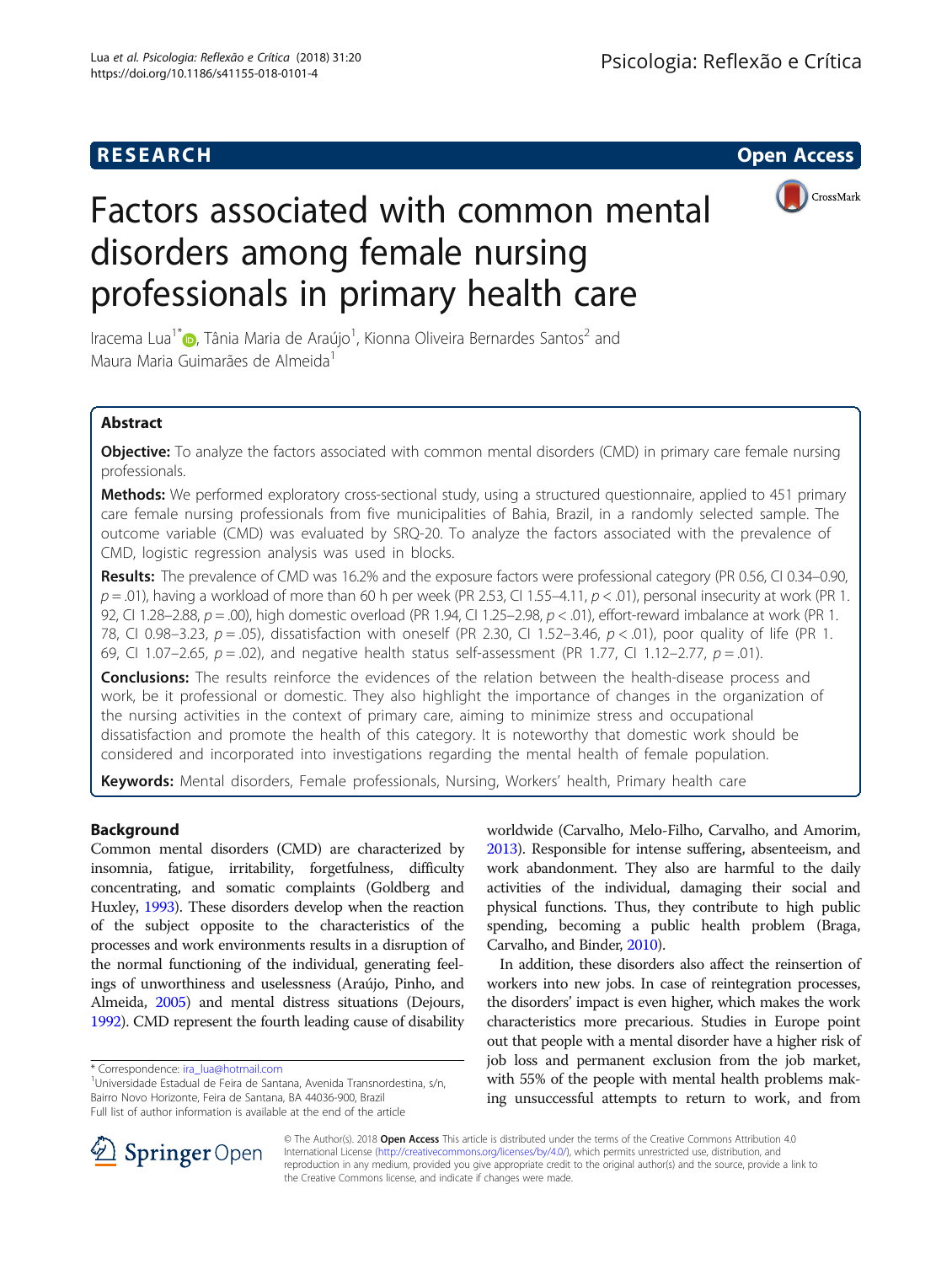those who return, 68% have less responsibility, work less hours and receive lower wages than before (Organization for Economic Co-operation and Development [OECD], [2012\)](#page-13-0).

In Brazil, CMD are even more relevant when analyzing epidemiological data on mental health disorders. We do not have, for example, statistics on the real situation, either in general populations or in working populations, and are thus dealing with problem that are still underestimated (Araújo, Palma, and Araújo, [2017](#page-12-0)). The health sector stands out among the occupational groups with the greatest mental illness, along with occupations such as teaching, banking, and informal workers. High prevalence of mental disorders among service workers has been consistently observed (Cordeiro, Mattos, Cardoso, Santos, and Araújo, [2016](#page-12-0)).

Therefore, mental disorders have been highlighted as one of the most important contemporary problems of public health, with a significant growth process worldwide, reaching different occupational groups (Cordeiro et al. [2016\)](#page-12-0). A study on construction workers in a cohort of Dutch masons and supervisors recorded mental disorders in 27% of the employees (Boschman, Van Der Molen, Frings-Dresen, and Sluiter, [2014\)](#page-12-0); a cross-sectional study found a prevalence of mental disorders of 44.4% in hospital cleaning professionals in Egypt (Abbas, Hammam, El-Gohary, Sabik, and Hunter, [2013\)](#page-12-0); while in England it reached 14.1% of the workers (Stansfeld et al. [2013](#page-13-0)). This last study was part of a national research program on mental health in Britain, evaluating different professions among health workers, a 17.9% prevalence of CMD was identified. In Brazil, mental and behavioral disorders constitute the third cause of illness-aid (Silva Júnior and Fischer, [2015\)](#page-13-0). In the health sector, which integrates the large service sector, it is remarked that the rate of these types of disorders is relevant.

The evaluation of mental disorders in health workers has evidenced their occurrence in different contexts: a registering of mental disorders in 14% of the nurses from two teaching hospitals in Sydney, Australia (Perry, Lamont, Brunero, Gallagher, and Duffield, [2015](#page-13-0)); 42% of work-related mental disorders, 29% depression, and 24% anxiety, in Dutch hospital doctors (Ruitenburg, Frings-Dresen, and Sluiter, [2012\)](#page-13-0). In Brazil, a high prevalence of CMD in health workers is observed, ranging in 10.3% in anesthesiologists in Belo Horizonte, MG (Neves and Pinheiro, [2012\)](#page-13-0) to 48.6% in Community Health Agents of Pelotas, RS (Knuth et al. [2015\)](#page-12-0). A CMD prevalence of 21% among healthcare workers in the Primary Care in Salvador (BA) (Oliveira and Araújo, [2018\)](#page-13-0) and of 25% among female health workers in the Primary Care of Feira de Santana (BA) (Carvalho, Araujo, and Bernardes, [2016\)](#page-12-0) is also worth noting.

Among health workers, nursing is classified as the fourth most stressful profession (Murofuse, Abranches, and Napoleão, [2005\)](#page-13-0). It has, in its essence, the care for the patient who is suffering and at risk of death. It is a profession with significant emotional exhaustion and experiences of occupational stress situations. Most studies involving mental health and work is conducted in hospital settings, with the CMD prevalence ranging from 14.6% in a specialized hospital in Bahia (Souza, Martins Júnior, Silva, Costa, and Sobrinho, [2011\)](#page-13-0) to 44.6%, in a hospital in São Paulo (Baptista and Tito, [2014\)](#page-12-0).

Numerous situations have been identified as being associated with CMD among nursing workers, including individual, social, and working factors; among them are domestic overload (Araújo, Aquino, Menezes, Santos, and Aguiar, [2003\)](#page-12-0) and the psychosocial aspects of work, evaluated by the demand-control model of Karasek (Araújo et al. [2003](#page-12-0); Kirchhof et al. [2009;](#page-12-0) Pinho and Araújo, [2007\)](#page-13-0) or the effort-reward imbalance model (Souza, Carvalho, Araújo, and Porto, [2011](#page-13-0)).

As already mentioned, most of the studies found in the literature have as setting the hospital network (Araújo et al. [2003](#page-12-0); Arruda, [2014](#page-12-0); Baptista and Tito, [2014;](#page-12-0) Kirchhof et al. [2009;](#page-12-0) Pinho and Araújo, [2007](#page-13-0); Rodrigues, Rodrigues, Oliveira, Laudano, and Sobrinho, [2014;](#page-13-0) Souza, Martins Júnior, et al. [2011](#page-13-0)). Few studies have evaluated nursing workers in primary care. In this context, the overall analysis of workers without further specification of specific professional groups has been dominant (Araújo, Mattos, Almeida, and Santos, [2016;](#page-12-0) Braga et al. [2010](#page-12-0); Carvalho et al. [2016;](#page-12-0) Tomasi et al. [2008\)](#page-13-0). Among these workers, those of the nursing sector were found to be among the five health professions with higher prevalence of CMD (48% in nurses and 43.8% in nursing assistants) (Braga et al. [2010](#page-12-0)). Thus, a more specific and in-depth approach of this professional group is necessary, both in terms of the mental illness that has been identified and its importance for the actions and services of primary health care as for the illness proper.

Healthcare in Brazil occurs by the means of health services organized in a network, in a hierarchical and decentralized manner, with primary care as a gateway. In this model, emphasis is placed on the use of light technologies, such as bonding, reception, and monitoring the population (Brasil, [2012\)](#page-12-0). Despite the advances and redefinition of the healthcare model, there are important difficulties in the work process and the conditions under which it is performed, which prevent or reduce the scope of the actions carried out, since they are not only limited to the diagnosis or treatment orientation. Added to the insalubrity of these services is the direct contact with pathogens and working in areas at risk of violence in the urban peripheries, resulting in dissatisfaction, exhaustion, high turnover, diseases, and occupational accidents.

A cross-sectional study with female primary care nursing professionals of a municipality of Bahia reported a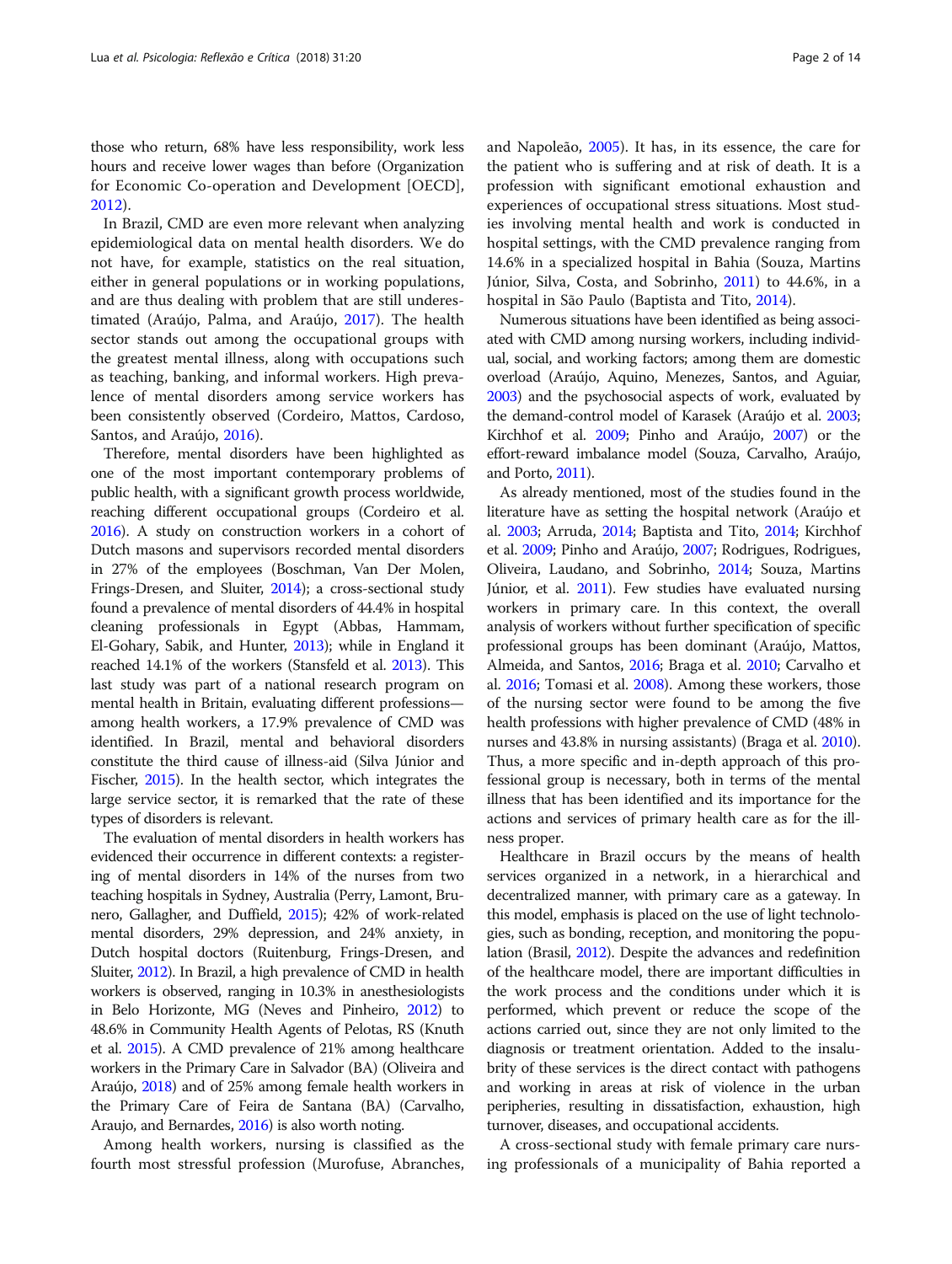prevalence of 28.6% of high emotional exhaustion and 46.4% reduction of professional fulfillment (Merces et al. [2016](#page-13-0)). This study also showed that primary health care professionals (physicians and nurses) in the municipality of Havana, Cuba, had higher rates of occupational burnout and stress symptoms when compared to hospital professionals (Hernández, [2003\)](#page-12-0). These results reinforce the need to investigate the repercussions of the conditions and characteristics of nursing work in primary health care, in order to guide intervention programs to prevent these diseases and promote the health of this collective of workers, as well as the quality of the provided service.

In addition to the negative impacts that mental illness brings to the affected person, their family, and their work, there is evidence of the association of mental illness with general errors and errors in the performed procedures, such as medication, which have direct consequences on patient safety and satisfaction (Gärtner, Nieuwenhuijsen, Van Dijk, and Sluiter, [2010\)](#page-12-0).

As described, there is consistent evidence of the high mental illness level among health workers in general and among nursing staff. Thus, it is important to analyze the factors that favor or determine this illness. This study is anchored in the perspective of collective health, guided by the paradigm of health surveillance, whose focus is the search for more effective responses to health needs, having as a presupposition the integral vision of the health-disease process, involving the concepts of vulnerability and determination of health, with emphasis on the factors and/or causes towards the promotion of health (Brasil, [2017](#page-12-0)).

The focus of this study, therefore, is to evaluate conditions and characteristics associated with mental disorders in female nursing professionals. Despite the wide range of analyzed factors, the emphasis of this study was focused on occupational factors, seeking to evaluate the contributions of this study. Appropriate work conditions can prevent or reduce illness and have a positive impact on job maintenance. Therefore, intervening in working conditions/characteristics may have an impact on absenteeism, productivity, frequency of disabilities, and mental illness. In this perspective, this study aimed to analyze the factors associated with common mental disorders in female primary care nursing professionals, with special emphasis on occupational aspects.

#### Methods

It is an exploratory, cross-sectional epidemiological study carried out with data from the multicenter project "Working Conditions, Conditions of Employment and Health of Health Workers," developed by the Núcleo de Epidemiologia of the Universidade Estadual de Feira de Santana (UEFS).

The study population was made up of female nursing professionals from the primary health care services of five municipalities in Bahia: Feira de Santana, Jequié, Itabuna, Santo Antônio de Jesus, and the sanitary district of the Historical Center of Salvador. The selection was made by random sampling stratified by geographic area, defined by the areas covered by the Núcleo de Apoio à Saúde da Família (NASFs in Portuguese) and occupational group. This study focused on nursing professionals. In addition, it was decided to analyze only women considering (a) higher prevalence of CMD are described among women (Araújo et al. [2003\)](#page-12-0); (b) small number of men in the study population (in this study only seven men); (c) existence of differences in the working conditions between men and women (lower recognition posts with more unfavorable general characteristics among women, even though it is a predominantly female profession). The definition of restricting the analysis only to women was defined based on these factors.

As the sample for this study was not designed to estimate the events of interest, specifically in female nursing professionals, the sample estimates were redefined, based on the formula for a finite population, taking the following as a parameter: total population of 909 female primary care nursing professionals in the cities studied, 95% confidence level, absolute accuracy of 3%, and the expected proportion of 16% CMD (Tomasi et al. [2008\)](#page-13-0), resulting in a sample size of 352, plus 20% to compensate for possible losses and refusals, the sample size was stipulated in 422 female workers.

Data collection took place in the years 2011–2012, using a self-administered questionnaire, based on previous studies with health workers (Pinho and Araújo, [2007\)](#page-13-0) and tested in a pilot study with 30 workers from a municipality in Bahia not participating in this study. Furthermore, for some dimensions analyzed, instruments already validated in Brazil have been used, such as psychosocial aspects of work (occupational stressors), measured by the Job Content Questionnaire (JCQ) (Araújo and Karasek, [2008;](#page-12-0) Santos, Araújo, Carvalho, and Karasek, [2017](#page-13-0); Santos, Carvalho, and Araújo, [2016b\)](#page-13-0) and by the effort reward imbalance (ERI) (Chor, Werneck, Faerstein, Alves, and Rotenberg, [2008](#page-12-0); Silva and Barreto, [2010](#page-13-0)).

The JCQ evaluates aspects related to social and psychological, and it may be applied to several types of occupational contexts. In this study, its version translated into Portuguese and validated by Araújo and Karasek ([2008\)](#page-12-0) was used. A recent study (Santos et al. [2016b](#page-13-0)) confirmed the multifactorial structure and good adjustment of the questionnaire, as well as its appropriate internal consistency (Cronbach alpha and composite reliability). The recommended version includes 49 Likert-type questions with four scales  $(1 =$  strongly disagree to  $4 =$  strongly agree), and these questions were organized in five dimensions: (1) control over work, (2) physical and (3) psychological demand; (4) social support, and (5) personal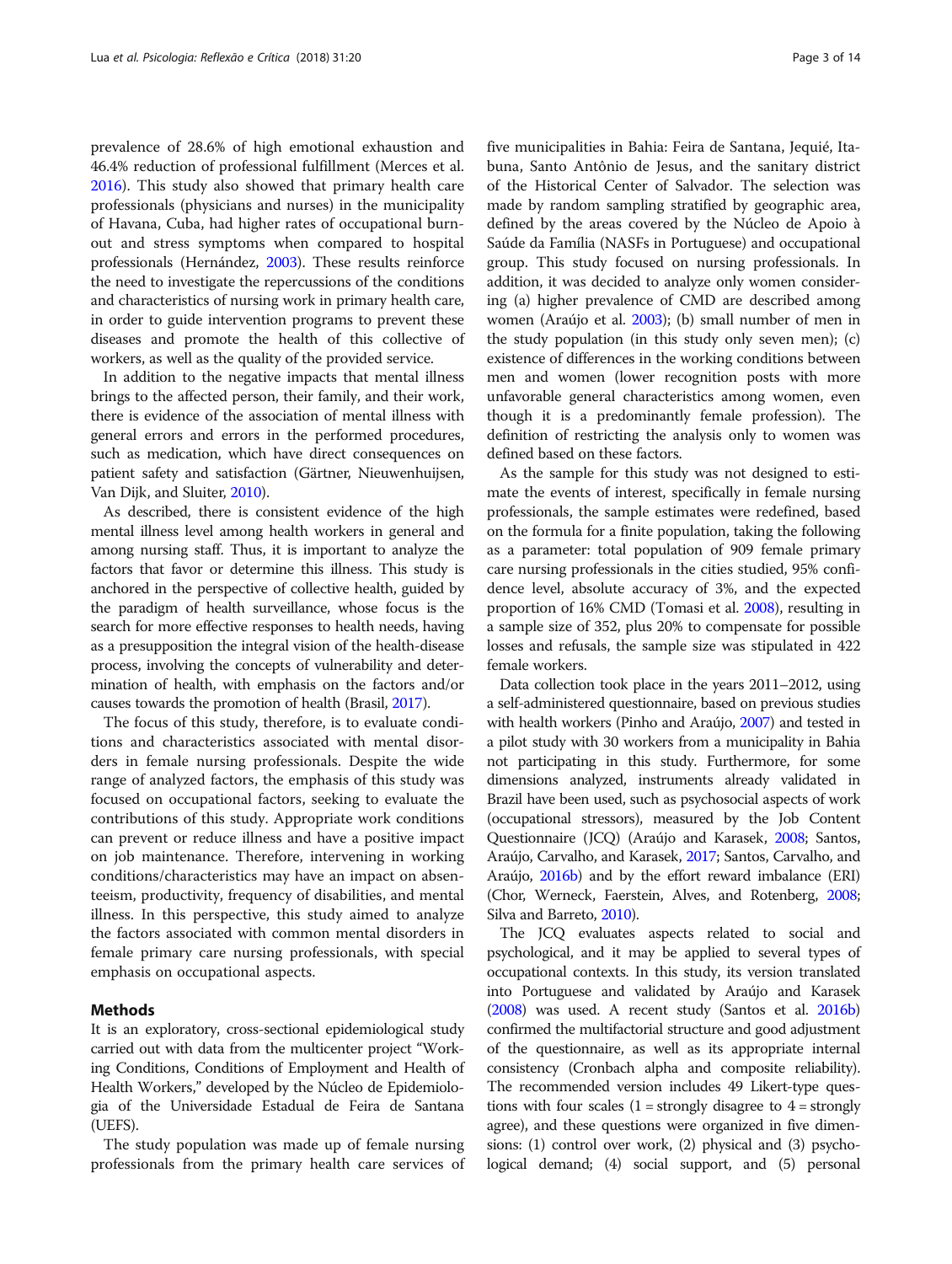insecurity at work. In order to develop those indicators, the variables of each proposed scale were summed, taking into consideration the weighting factors expected to the model. The demand (low/high) and the control (low/high) were dichotomized by using the average as a cut-off point (as recommended by JCQ guide).

The ERI is used to study imbalance situations between effort and reward at work. The structure of the answers was similar to JCQ, with consistency validated in Norway, Belgium, Japan, Finland, and Germany. In Brazil, some validation studies were conducted with 111 health workers, and employees of a university (Chor et al. [2008](#page-12-0)) and 100 bank employees (Silva and Barreto, [2010](#page-13-0)), and they showed great performed (Cronbach alpha higher than 0.70 for all scales).

The outcome variable (CMD) was assessed by the Self-Reporting Questionnaire (SRQ-20), an instrument for mental illness screening (Harding et al. [1980](#page-12-0)), validated for use in Brazil in a population of workers in Bahia (Santos, Araújo, Pinho, and Silva, [2010;](#page-13-0) Santos, Carvalho, and Araújo, [2016a](#page-13-0)), presenting satisfactory performance indicators. The instrument consists of 20 questions with dichotomous answers  $(0 = no$  and  $1 = yes)$ , computing 1 point for each positive answer. In this study, the cut-off point for CMD screening was adopted for seven or more positive responses—recommended as the best cut-off point for women by Santos et al. [\(2010\)](#page-13-0).

The variables of exposure were categorized and grouped into blocks of analysis: sociodemographic variables, life habits, characteristics and conditions of work, psychosocial aspects of work, job satisfaction, and quality of life and health situation (Table [1\)](#page-4-0).

Univariate, bivariate, and multivariate analysis were performed in blocks. Absolute and relative frequencies were estimated for the characterization of the sample. In the bivariate analysis, the prevalence ratios (PR) were calculated. Pearson's chi-square test or Fisher's exact test were used to identify statistical significance, using a  $p \leq 0.25$  value for the preselection of variables to be included in the multivariate analysis, respecting previous theoretical criteria.

In the multivariate analysis, we used logistic regression in blocks, Backward method of selection, using dummy variables for those with more than two categories. The analysis was performed in the following two steps: (I) block-by-block modeling, analysis of the RP adjusted in each block, using as selection criterion for the following step the value of  $p \le 0.17$  (Hosmer and Lemeshow, [2000](#page-12-0)); (II) interblock modeling, gradual adjustment of the variables of the six blocks of analysis, considering the following order of entry: sociodemographic, life habits, work characteristics (general characteristics and psychosocial aspects), work satisfaction, and quality of life and health situation. In the final model remained the factors associated with CMD at a 5% significance level.

In the final model, the prevalence ratios were estimated using Poisson's regression with robust variance. The adequacy of this model was evaluated by the goodness of fit test (Hosmer and Lemeshow), area under the ROC curve, and analysis of the patterns of influential observations and collinearity between the variables of the final model.

Data typing and processing were performed in the Statistic Package for Social Sciences-SPSS 24.0 for Windows and data analysis in the STATA for Windows version 7.0 program.

The multicenter study was Approved the by the Ethics in Research Committee of the UEFS (Protocol 081/2009; CAAE0086.0.059.000-091) on 30 November 2009. The informed consent form was signed by all participants.

### Results

A total of 451 female primary health care nursing professionals were interviewed. Four hundred thirty-eight of them responded to the SRQ-20 (loss of 2.8%, 13 workers). As the data loss was low, the minimum sample number  $(n)$  $= 422$ ) was obtained, even computing the losses (*n* = 438). The comparative analysis between the characteristics of responders and non-responders to the SRQ-20 showed that there were no significant differences between them, reducing the possibility of selection bias due to data loss. The data analysis was performed without imputation of values.

As for sociodemographic characteristics, 63.1% were up to 40 years old, 79.1% were from race/color non-white, 52.6% had a partner, and 60.9% had children. In terms of lifestyle, the majority of these nursing professionals performed regular leisure activities (83.8%) did not practice physical activities (61.6%), did not consume alcoholic drinks (59.4%), and did not smoke (96.6%) (Table [2\)](#page-6-0).

The prevalence of CMD was 16.2%. None of the analyzed sociodemographic variables were statistically associated with CMD, being selected for multivariate analysis by theoretical criteria. As for lifestyle habits, leisure and physical activity were associated with CMD, and selected for multivariate analysis.

As predominant job characteristics, we highlighted the following: being a nursing technician/assistant (66.7%), workload and less than 5 years worktime in the unit (38.2 and 67.4%, respectively), outsourced work (52.9%), having only one employment bond (63.8%), partial labor rights (71.2%), a workday of up to 40 h (70.1%), daytime labor (83.3%), involving low physical demand at work (56.2%), performing activities that were compatible with their positions (95.1%), not feeling their personal safety threatened at work (62%), performing domestic activities (54%), and low to medium domestic overload (61.8%) (Table [3](#page-7-0)).

Among these variables, the ones that showed positive and statistically significant associations with CMD were worktime between 5 and 10 years (PR 1.59,  $p = .12$ ) and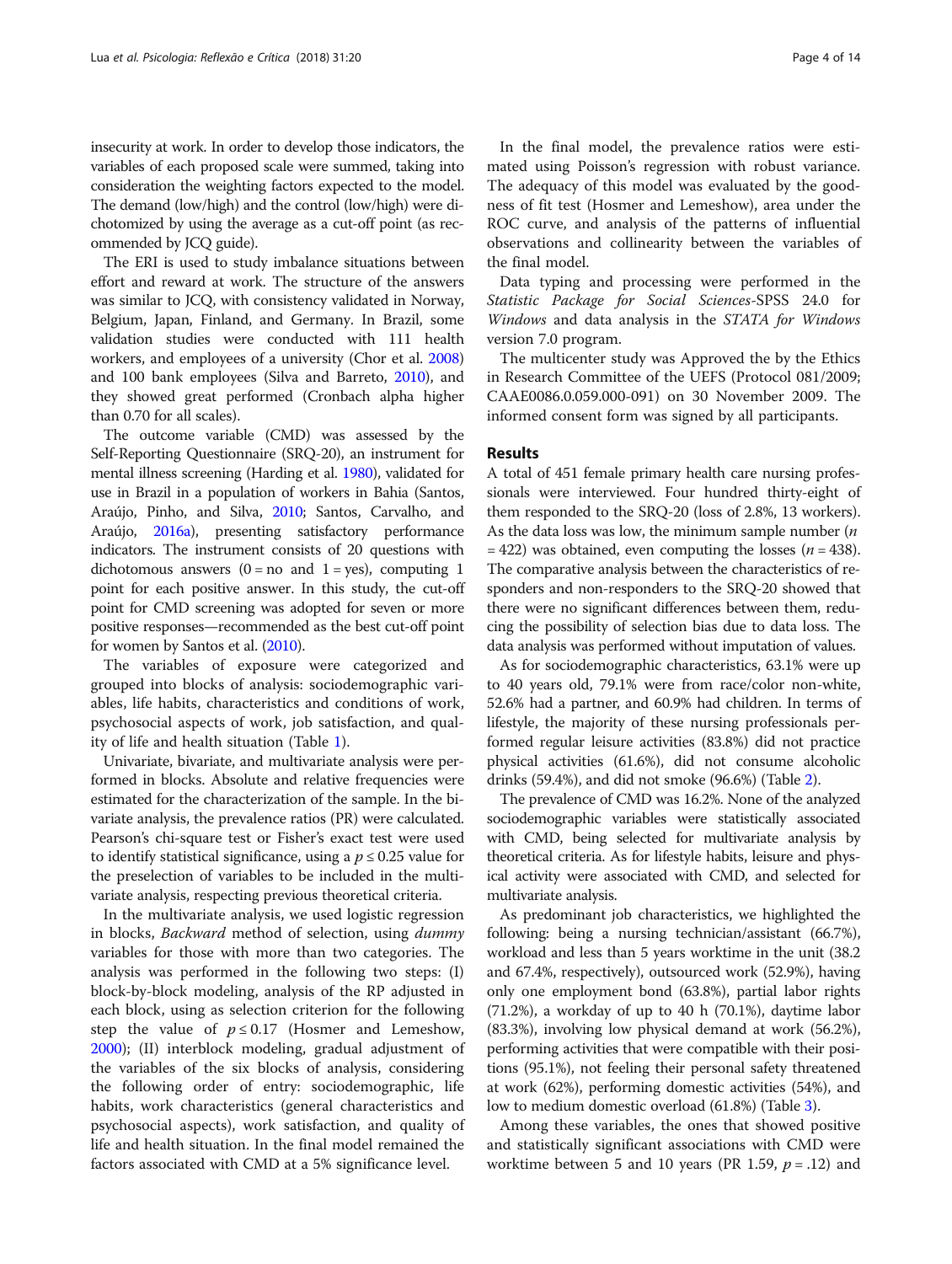<span id="page-4-0"></span>

|  |  |  | Table 1 Exposure variables and their categories of analysis |  |  |
|--|--|--|-------------------------------------------------------------|--|--|
|  |  |  |                                                             |  |  |

| Original variables                                                                                                       | Categorized variables for analyses                                                                                                                                                                                                                                                                       |
|--------------------------------------------------------------------------------------------------------------------------|----------------------------------------------------------------------------------------------------------------------------------------------------------------------------------------------------------------------------------------------------------------------------------------------------------|
| Sociodemographic variables                                                                                               |                                                                                                                                                                                                                                                                                                          |
| Age (continuous variable)                                                                                                | $0 =$ up to 40 years<br>$1 =$ more than 40 years                                                                                                                                                                                                                                                         |
| Race/skin color                                                                                                          | $0 =$ white<br>1 = non-white (yellow, brown, indigenous, black)                                                                                                                                                                                                                                          |
| Marital status                                                                                                           | $0 =$ with partner (consensual union/stable union, married)<br>$1 = no$ partner (single, divorced/separated/widowed)                                                                                                                                                                                     |
| Presence of children                                                                                                     | $0 = no$<br>$1 = yes$                                                                                                                                                                                                                                                                                    |
| Life habits                                                                                                              |                                                                                                                                                                                                                                                                                                          |
| Practice of leisure activities                                                                                           | $0 = yes$<br>$1 = no$                                                                                                                                                                                                                                                                                    |
| Physical activity practice                                                                                               | $0 = yes$ (1 to 2 times a week, 3 or more times a week)<br>$1 = no$ (never)                                                                                                                                                                                                                              |
| Use of alcoholic beverages                                                                                               | $0 = no$<br>$1 = yes$                                                                                                                                                                                                                                                                                    |
| Smoking                                                                                                                  | 0 = non-smoker (non-smoker, former smoker)<br>$1 =$ current smoker                                                                                                                                                                                                                                       |
| Job characteristics and conditions                                                                                       |                                                                                                                                                                                                                                                                                                          |
| Professional category (open question)                                                                                    | $0 =$ nurse<br>$1 =$ nursing assistant/technician                                                                                                                                                                                                                                                        |
| Working time (continuous variable)                                                                                       | $0 =$ less than 5 year<br>$1 = 5$ to 10 years<br>$2 =$ more than 10 years                                                                                                                                                                                                                                |
| Working time at the unit (continuous variable)                                                                           | $0 =$ less than 5 year<br>$1 = 5$ to 10 years<br>$2 =$ more than 10 years                                                                                                                                                                                                                                |
| Employment bond                                                                                                          | $0 =$ full employment (municipal with public service exam-of the<br>permanent staff contracted by CLT)<br>$1 =$ precarious work (municipality or assigned worker to the state<br>or federal government; service provider; cooperative worker;<br>trustee position; outsourced; trainee)                  |
| Having another employment bond                                                                                           | $0 = no$ (I have no other work)<br>Yes, at the municipality; yes, at the state; yes, I have another job in the<br>private sector with a formal contract; yes, I have another job on my own;<br>yes, in another municipality; yes, I have another job in the private sector<br>without a formal contract) |
| Having labor rights (do you have the right to the 13th salary,<br>holidays, vacations, and the additional holiday wages) | $0 = yes$ , all (they had all the labor rights)<br>$1 = yes$ , partially (they had 1 to 3 of the rights)<br>$2 = no$ (they had none of the labor rights)                                                                                                                                                 |
| Weekly working week (continuous variable)                                                                                | $0 =$ up to 40 h<br>$1 =$ between 41 and 60 h<br>$2 =$ more than 60 h                                                                                                                                                                                                                                    |
| Work shift                                                                                                               | $0 =$ daytime (morning, afternoon, morning, and afternoon)<br>$1 =$ night work/work in shifts                                                                                                                                                                                                            |
| Physical demand on the work                                                                                              | $0 =$ low physical demand (lower than the average sum)<br>1 = high physical demand (higher than the average sum)                                                                                                                                                                                         |
| Compatibility of the developed activities                                                                                | $0 =$ compatible with the position (yes, totally; yes, most of the time)<br>$1 = not compatible with the position (yes, most of the time; almost$<br>never; never)                                                                                                                                       |
| Personal safety threatened at work                                                                                       | $0 = no$<br>$1 = yes$                                                                                                                                                                                                                                                                                    |
| Domestic work                                                                                                            | $0 = no$<br>$1 = yes$                                                                                                                                                                                                                                                                                    |
| Household overload: sum of basic household tasks (washing, ironing,                                                      | $0 = low/m$ edium overload                                                                                                                                                                                                                                                                               |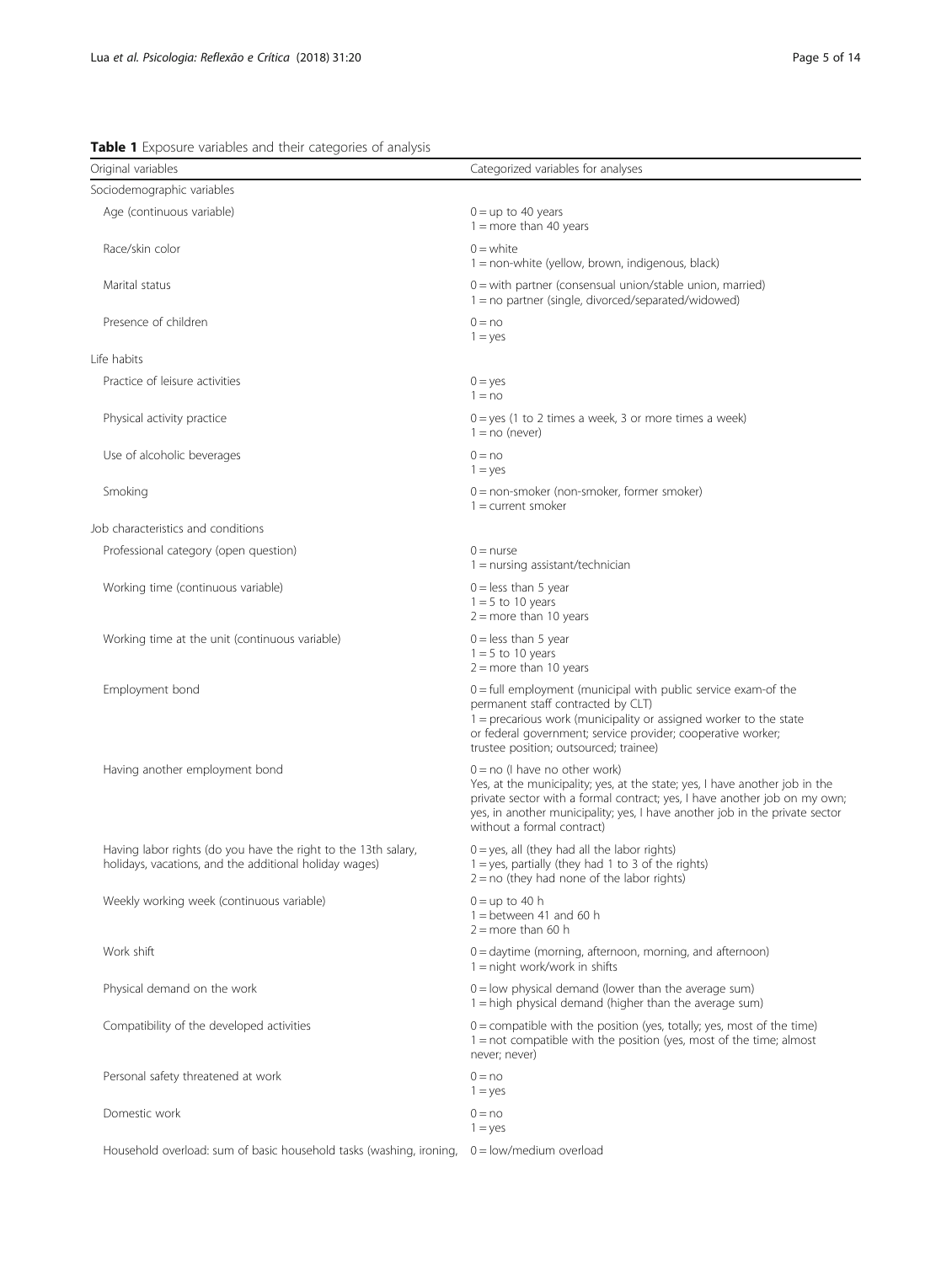Table 1 Exposure variables and their categories of analysis (Continued)

| Original variables                                                                                                                                                                                                                                                                                                                                                                                                                                                       | Categorized variables for analyses                                                                                                                                                                     |
|--------------------------------------------------------------------------------------------------------------------------------------------------------------------------------------------------------------------------------------------------------------------------------------------------------------------------------------------------------------------------------------------------------------------------------------------------------------------------|--------------------------------------------------------------------------------------------------------------------------------------------------------------------------------------------------------|
| cleaning, cooking), evaluated by the number of dwellers, by the<br>formula: $HO = (washing + ironing + cleaning + cooking) \times (M - 1)$<br>(Aquino, 1996), categorized as tertiles: high, medium, and low<br>overload, as used by Pinho and Araújo (2012) and then<br>dichotomized.                                                                                                                                                                                   | $1 =$ high overload                                                                                                                                                                                    |
| Psychosocial aspects of work                                                                                                                                                                                                                                                                                                                                                                                                                                             |                                                                                                                                                                                                        |
| Social support                                                                                                                                                                                                                                                                                                                                                                                                                                                           | -High support (higher than average)<br>-Low support (below average)                                                                                                                                    |
| Control demand model: construction of four categories of work,<br>from the combination of the dimensions psychological demand<br>and control over work (JCQ guide).                                                                                                                                                                                                                                                                                                      | $0 =$ low demand (high control and low demand)<br>$1 =$ active work (high control and high demand)<br>$2 =$ passive work (low control and low demand)<br>3 = high demand (low control and high demand) |
| Reward-effort model (ERI): formula $ER = effort/(reward \times 0.5454)$<br>(correction factor).                                                                                                                                                                                                                                                                                                                                                                          | $0 =$ balance (result of function $<$ 1)<br>$1 =$ imbalance (result of function $\geq 1$ )                                                                                                             |
| Work satisfaction and quality of life                                                                                                                                                                                                                                                                                                                                                                                                                                    |                                                                                                                                                                                                        |
| Satisfaction with working ability                                                                                                                                                                                                                                                                                                                                                                                                                                        | $0 =$ satisfied (satisfied; very satisfied)<br>1 = dissatisfied (very dissatisfied; dissatisfied; neither dissatisfied nor satisfied)                                                                  |
| Work satisfaction                                                                                                                                                                                                                                                                                                                                                                                                                                                        | $0 =$ satisfied (I am satisfied, I am very satisfied)<br>1 = unsatisfied (I am not satisfied at all; I'm not satisfied)                                                                                |
| Satisfaction with salary/income (question "Taking into account<br>all my efforts and achievements, is my salary/income adequate")                                                                                                                                                                                                                                                                                                                                        | $0 =$ satisfied (agree and strongly agree)<br>$1 =$ dissatisfied (disagree, strongly disagree)                                                                                                         |
| Satisfaction with personal relationships                                                                                                                                                                                                                                                                                                                                                                                                                                 | $0 =$ satisfied (satisfied; very satisfied)<br>1 = dissatisfied (very dissatisfied; dissatisfied; neither dissatisfied nor satisfied)                                                                  |
| Satisfaction with oneself                                                                                                                                                                                                                                                                                                                                                                                                                                                | $0 =$ satisfied (satisfied; very satisfied)<br>1 = dissatisfied (very dissatisfied; dissatisfied; neither dissatisfied nor satisfied)                                                                  |
| Quality of life assessment                                                                                                                                                                                                                                                                                                                                                                                                                                               | $0 = Good$ (good; very good)<br>1 = Poor (very poor; poor, neither poor nor good)                                                                                                                      |
| Health situation                                                                                                                                                                                                                                                                                                                                                                                                                                                         |                                                                                                                                                                                                        |
| Occupational or occupational diseases                                                                                                                                                                                                                                                                                                                                                                                                                                    | $-NO$<br>-Yes                                                                                                                                                                                          |
| Accidents at work                                                                                                                                                                                                                                                                                                                                                                                                                                                        | $-NO$<br>-Yes                                                                                                                                                                                          |
| Medical license                                                                                                                                                                                                                                                                                                                                                                                                                                                          | $-NO$<br>-Yes                                                                                                                                                                                          |
| Presence of comorbidity: sum of 26 variables related to diseases<br>diagnosed by a physician, all with two response categories<br>$(1 = yes, 0 = no)$                                                                                                                                                                                                                                                                                                                    | -No (absence of comorbidity)<br>-Yes (presence of comorbidities for any positive response)                                                                                                             |
| Presence of musculoskeletal pain: sum of the variables related to<br>this dimension: pain in the legs, pain in the arms, pain in the upper<br>back, and pain in the lower part of the back, all with five categories<br>of responses (0 = never, 1 = rarely, 2 = infrequent, 3 = frequent and<br>$4$ = very frequent). Initially, these variables were dichotomized in no<br>(0) for "never" and "rarely" and in yes (1) for the other categories,<br>then being summed. | $0 = no$ (all negative responses)<br>$1 = yes$ (any positive response)                                                                                                                                 |
| Self-assessment of health status                                                                                                                                                                                                                                                                                                                                                                                                                                         | $0 =$ positive (very good/good)<br>$1 =$ negative (regular/poor/very poor)                                                                                                                             |

over 10 years (PR 1.86;  $p = .01$ ), worktime in the unit longer than 10 years (PR 1.58,  $p = .13$ ), workload per week between 40 and 60 h (PR 1.42,  $p = .22$ ) and greater than 60 h (PR 2.81,  $p < .01$ ), personal safety at work (PR 2.10,  $p < .01$ ), physical demand during work (PR 1.47;  $p = .07$ ), domestic work (PR 1.47;  $p = .08$ ), and domestic overload (PR 1.77;  $p < .01$ ). The ones that showed a significant negative association with CMD were professional category (PR 0.71,  $p = .10$ ), employment bond (PR 0.67,  $p = .06$ ), working shift (PR 0.61,  $p = .17$ ). All these variables were selected for multivariate analysis (Table [3](#page-7-0)).

A high number of the female nursing professionals stated they received little social support at work (46.8%). According to the demand-control model (DCM), 43.9% experienced unfavorable work situations (20.3% in high-demand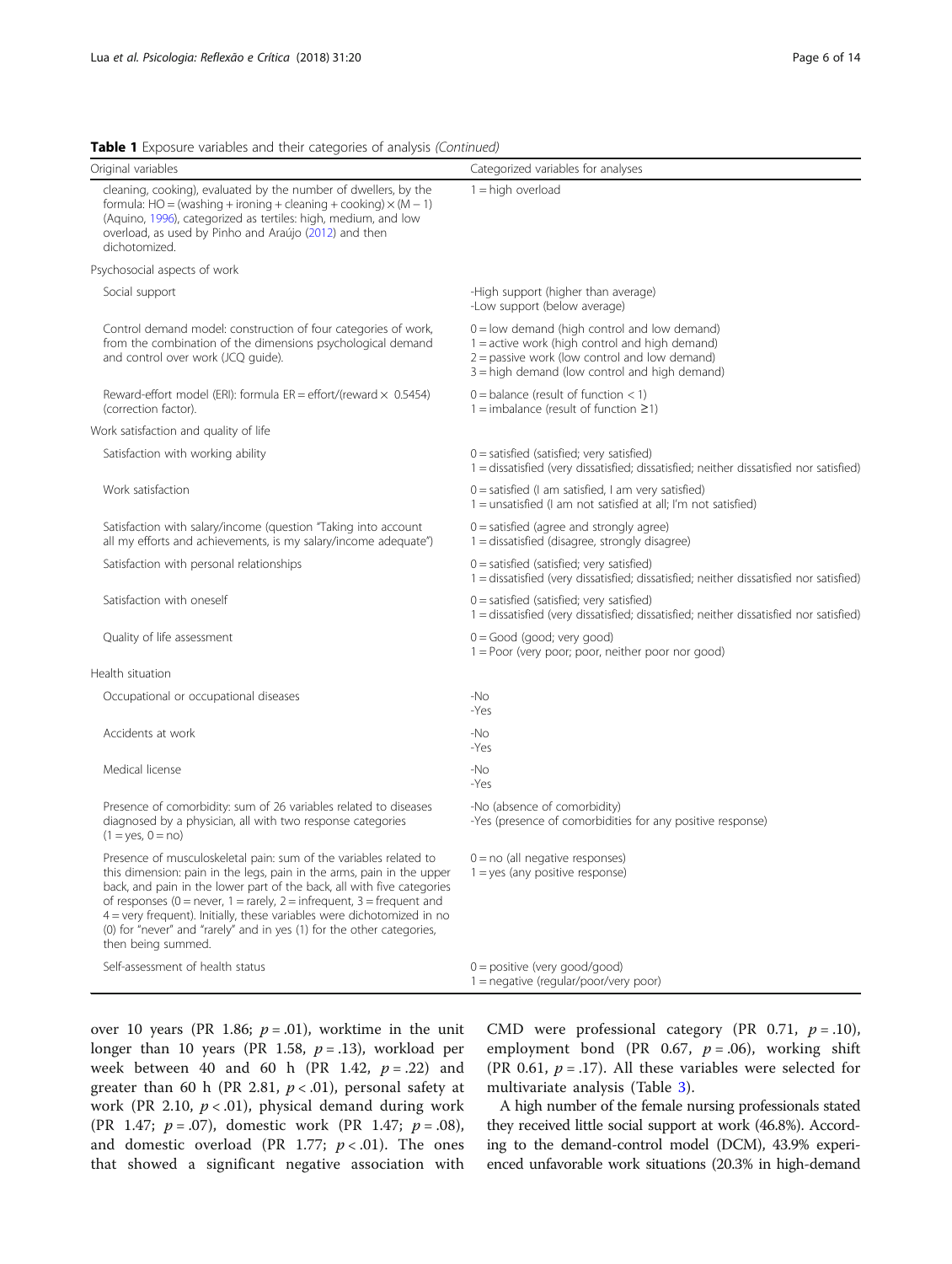| Variables (N)                     | n(%)       | Common mental disorders |      |          |  |
|-----------------------------------|------------|-------------------------|------|----------|--|
|                                   |            | $n$ (P%)                | PR   | p value  |  |
| Sociodemographic                  |            |                         |      |          |  |
| Age (444)*                        |            |                         |      |          |  |
| Up to 40 years                    | 280 (63.1) | 45 (16.2)               | 1.00 |          |  |
| 40 or more                        | 164 (36.9) | 26(16.6)                | 1.02 | .93      |  |
| Race/skin color (445)*            |            |                         |      |          |  |
| White                             | 93 (20.9)  | 12(13.5)                | 1.00 |          |  |
| Non-white                         | 352 (79.1) | 58 (16.9)               | 1.25 | .44      |  |
| Marital status (449)*             |            |                         |      |          |  |
| With partner                      | 236 (52.6) | 41 (18.0)               | 1.00 |          |  |
| Without partner                   | 213(47.4)  | 30 (14.4)               | 0.80 | .31      |  |
| Children (448)*                   |            |                         |      |          |  |
| No                                | 175 (39.1) | 28 (16.4)               | 1.00 |          |  |
| Yes                               | 273 (60.9) | 43 (16.3)               | 0.99 | .98      |  |
| Lifestyle habits                  |            |                         |      |          |  |
| Leisure activity practice (445)*  |            |                         |      |          |  |
| Yes                               | 373 (83.8) | 48 (13.0)               | 1.00 |          |  |
| <b>No</b>                         | 72 (16.2)  | 23 (34.8)               | 2.68 | < 0.01   |  |
| Physical activity practice (401)* |            |                         |      |          |  |
| Yes                               | 154 (38.4) | 15(9.9)                 | 1.00 |          |  |
| <b>No</b>                         | 247 (61.6) | 37 (15.5)               | 1.57 | .11      |  |
| Alcohol consumption (394)*        |            |                         |      |          |  |
| Nο                                | 234 (59.4) | 32 (14.2)               | 1.00 |          |  |
| Yes                               | 160(40.6)  | 26 (16.8)               | 1.18 | .48      |  |
| Smoking (443)*                    |            |                         |      |          |  |
| Non-smoking                       | 428 (96.6) | 67 (16.0)               | 1.00 |          |  |
| Current smoker                    | 15(3.4)    | 1(8.3)                  | 0.52 | $.82***$ |  |

<span id="page-6-0"></span>Table 2 Prevalence of common mental disorders according to sociodemographic variables and lifestyle habits

\*Variables with missing values

\*\*Fisher's exact test

work and 23.6% in passive work). The effort-reward imbalance model (ERI) identified a high percentage of the professionals experiencing imbalance between the effort made in their work activities and the received rewards (67.9%). All the variables analyzed in this block were positively associated to CMD (Table [3](#page-7-0)), being included in the multivariate model.

The data in Table [4](#page-8-0) show that the female nursing professionals were satisfied with their working ability (78.4%), with their work (75.5%), with personal relationships (86.9%) with themselves (84.9%), and had a good quality of life (71.1%). All variables in this block met the criteria previously established and were selected for the multivariate analysis.

The investigation of the health situation revealed that 7.9% had an occupational or professional illness diagnosed; 5.4% suffered accidents at work or on the way to it; 34.1% obtained medical leave or were dismissed from work in the last 12 months; 75.3% had some type of comorbidity; 65.2% reported musculoskeletal pain; and 15.8% self-perceived their health status negatively. When analyzing the associations with CMD, statistical significance was only not observed in the medical leave variable, which was excluded from the multivariate analysis (Table [5\)](#page-8-0).

The final logistic regression model identified that professional category, having a weekly workload higher than 60 h, feeling personal security threatened at work, having a domestic work overload, experiencing effort-reward imbalance (ERI), having poor self-satisfaction, poor quality of life, and negative health status self-assessment, were associated with CMD (Table [6](#page-9-0)). Consequently, these variables were those that were associated with CMD in the study population, according to the adopted selection criteria.

It should be stressed that, according to the theory (Abbas et al. [2013](#page-12-0); Farias and Araújo, [2011;](#page-12-0) Pinho and Araújo, [2012\)](#page-13-0), being a nurse (variable "professional category") was considered reference category (unexposed) for data analysis, however, the obtained PR  $( $1.0$ )$  showed the opposite situation, in which the nurses were more exposed to mental illness than nursing technician.

The evaluation of the final model revealed that it was adequate (Hosmer and Lemeshow goodness of fit = 0.537), fitted well to the data (area under the ROC curve = 0.82), and did not have influential data or colinearity among the variables.

#### **Discussion**

The prevalence of CMD found (16.2%) was equivalent to the one observed among primary care health professionals of the Brazilian Northeast and South (16%) (Tomasi et al. [2008\)](#page-13-0). However, a study in primary care units in Botucatu (São Paulo, Brazil) found higher prevalence (48% for nurses and 43.8% for nursing technicians/assistants) (Braga et al. [2010\)](#page-12-0). This variation may be associated with the employment characteristics in the investigated contexts. In this study, temporary work predominated, as has been commonly reported, as the predominant health employment profile in the northeast region. Such precariousness of the nursing profession can influence the provided answers: instability in the employment bond can produce a positive response bias due to the constant fear of unemployment. It is also possible that continuous hiring and firing mechanisms are operating, in which only the healthiest workers maintain their jobs.

Brazilian studies with nursing professionals from the hospital network found distinct CMD prevalence: in the northeast, the prevalence ranged from 14.6 (Souza, Martins Júnior, et al. [2011](#page-13-0)) to 35% (Rodrigues et al. [2014.](#page-13-0)); in the south and southeast, prevalence rates from 18.7 (Kirchhof et al. [2009](#page-12-0)) to 44.6% (Baptista and Tito, [2014](#page-12-0)) were observed. The observed variations allow us to infer that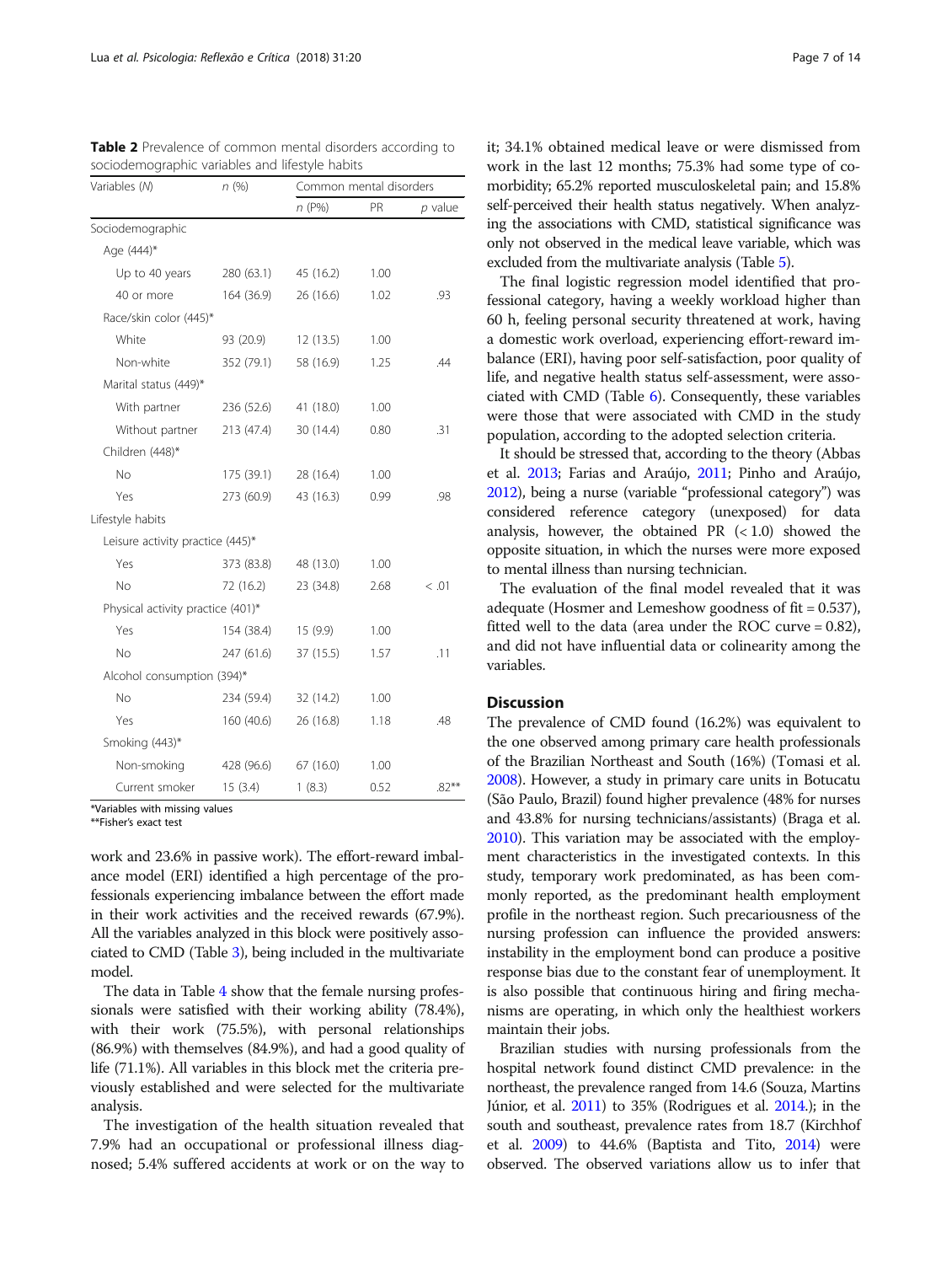<span id="page-7-0"></span>

|  | Table 3 Common mental disorders prevalence according to employment status and psychosocial aspects of the job |  |  |  |  |  |  |  |  |  |
|--|---------------------------------------------------------------------------------------------------------------|--|--|--|--|--|--|--|--|--|
|--|---------------------------------------------------------------------------------------------------------------|--|--|--|--|--|--|--|--|--|

| Variables (N)                                              | n(%)       | Common mental disorders |      |           |
|------------------------------------------------------------|------------|-------------------------|------|-----------|
|                                                            |            | $n(P\%)$                | PR   | $p$ value |
| Working characteristics and conditions                     |            |                         |      |           |
| Professional category (451)                                |            |                         |      |           |
| Nurse                                                      | 150 (33.3) | 30 (20.1)               | 1.00 |           |
| Nursing technician/assistant                               | 301 (66.7) | 41 (14.2)               | 0.71 | .10       |
| Worktime (448)*                                            |            |                         |      |           |
| Less than 5 years                                          | 171 (38.2) | 19 (11.2)               | 1.00 |           |
| Between 5 and 10 years                                     | 109(24.3)  | 19 (17.8)               | 1.59 | .12       |
| Longer than 10 years                                       | 168 (37.5) | 33 (20.8)               | 1.86 | .01       |
| Worktime in the unit (448)*                                |            |                         |      |           |
| Less than 5 years                                          | 302 (67.4) | 42 (14.2)               | 1.00 |           |
| Between 5 and 10 years                                     | 95 (21.2)  | 17 (18.9)               | 1.33 | .27       |
| Longer than 10 years                                       | 51 (11.4)  | 11(22.4)                | 1.58 | .13       |
| Employment bond (446)*                                     |            |                         |      |           |
| Employment stability                                       | 210 (47.1) | 40 (19.9)               | 1.00 |           |
| Outsourced work                                            | 236 (52.9) | 31 (13.4)               | 0.67 | .06       |
| Having another employment bond (450)*                      |            |                         |      |           |
| No                                                         | 287 (63.8) | 36 (12.9)               | 1.00 |           |
| Yes                                                        | 163 (36.2) | 35 (22.2)               | 1.72 | .01       |
| Having labor rights (441)*                                 |            |                         |      |           |
| Yes, all                                                   | 101 (22.9) | 16(16.7)                | 1.00 |           |
| Yes, partially                                             | 314 (71.2) | 46 (15.0)               | 0.90 | .77       |
| No, none                                                   | 26 (5.9)   | 5(19.2)                 | 1.15 | $.87***$  |
| Weekly work week (435)*                                    |            |                         |      |           |
| Up to 40 h                                                 | 305 (70.1) | 38 (12.8)               | 1.00 |           |
| Between 40 and 60 h                                        | 79 (18.2)  | 14 (18.2)               | 1.42 | .22       |
| More than 60 h                                             | 51 (11.7)  | 18 (36.0)               | 2.81 | $<.01$    |
| Working shift (449)*                                       |            |                         |      |           |
| Daytime                                                    | 374 (83.3) | 63 (17.1)               | 1.00 |           |
| Nightshift/24 h shift                                      | 75 (16.7)  | 7(10.4)                 | 0.61 | .17       |
| Physical demand at work (447)*                             |            |                         |      |           |
| Low physical demand                                        | 251 (56.2) | 33 (13.5)               | 1.00 |           |
| High physical demand                                       | 196 (43.8) | 38 (19.9)               | 1.47 | .07       |
| Activities that were compatible with their position (449)* |            |                         |      |           |
| Yes                                                        | 427 (95.1) | 68 (16.4)               | 1.00 |           |
| No                                                         | 22 (4.9)   | 2(9.5)                  | 0.58 | $.63***$  |
| Personal safety threatened at work (450)*                  |            |                         |      |           |
| No                                                         | 279 (62.0) | 31 (11.4)               | 1.00 |           |
| Yes                                                        | 171 (38.0) | 40 (24.0)               | 2.10 | $< .01$   |
| Domestic work (448)*                                       |            |                         |      |           |
| No                                                         | 204 (45.5) | 26 (13.0)               | 1.00 |           |
| Yes                                                        | 244 (54.5) | 45 (19.1)               | 1.47 | .08       |
| Domestic overload (440)*                                   |            |                         |      |           |
| Low/medium overload                                        | 272 (61.8) | 33 (12.5)               | 1.00 |           |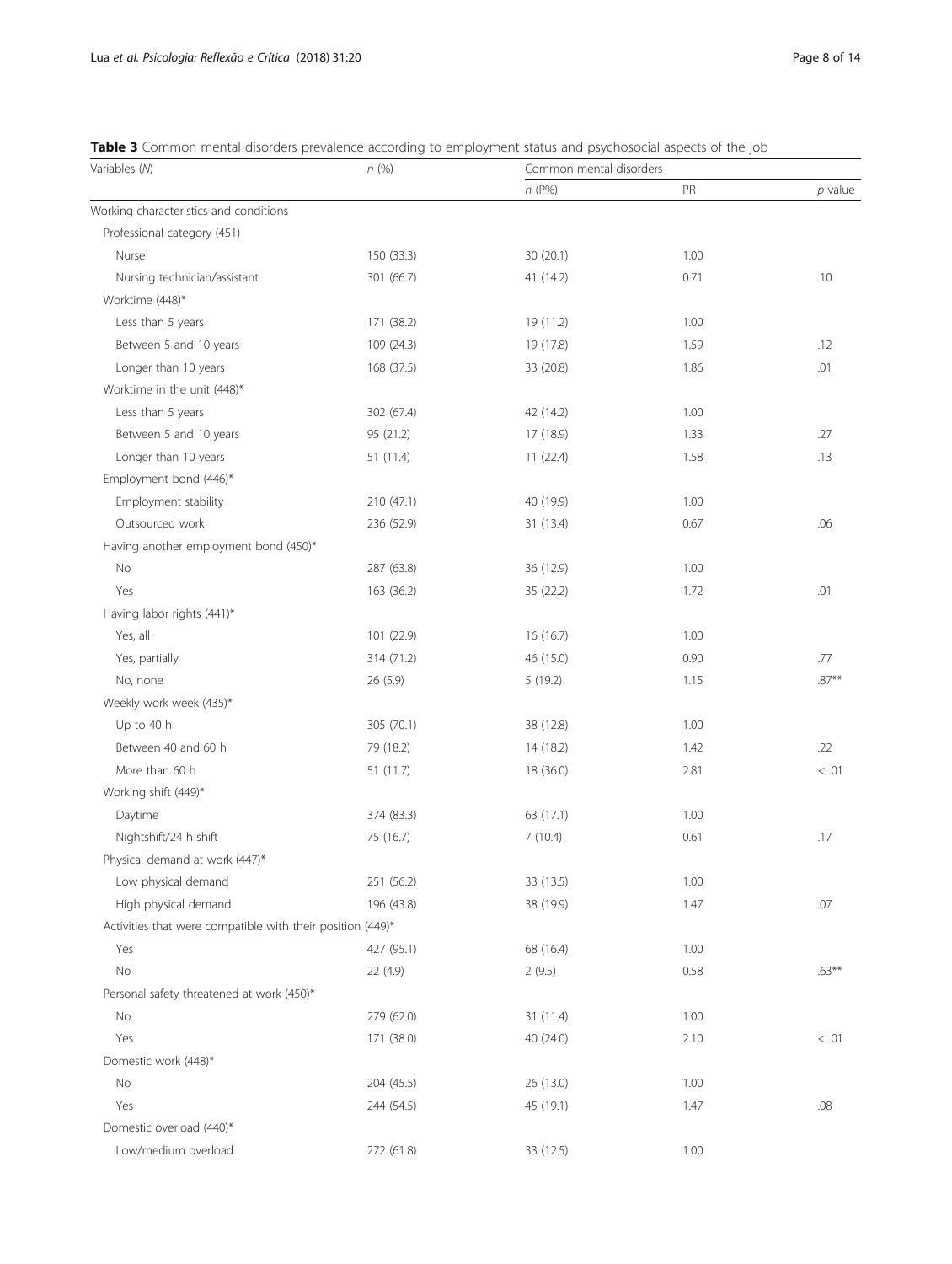| Variables (M)                        | n(%)       | Common mental disorders |      |           |  |
|--------------------------------------|------------|-------------------------|------|-----------|--|
|                                      |            | $n(P\%)$                | PR   | $p$ value |  |
| High overload                        | 168 (38.2) | 36(22.1)                | 1.77 | < 0.01    |  |
| Psychosocial aspects of the job      |            |                         |      |           |  |
| Social support (423)*                |            |                         |      |           |  |
| High support                         | 225 (53.2) | 24 (11.0)               | 1.00 |           |  |
| Low support                          | 198 (46.8) | 40(20.6)                | 1.87 | < .01     |  |
| Demand-control model (423)*          |            |                         |      |           |  |
| Low demand jobs                      | 136 (32.2) | 13(9.6)                 | 1.00 |           |  |
| Active jobs                          | 101(23.9)  | 18 (18.6)               | 1.94 | .04       |  |
| Passive jobs                         | 100 (23.6) | 19 (19.6)               | 2.04 | .03       |  |
| High demand jobs                     | 86 (20.3)  | 19 (22.4)               | 2.33 | < 0.01    |  |
| Effort-reward imbalance model (436)* |            |                         |      |           |  |
| Balance                              | 140 (32.1) | 12(8.8)                 | 1.00 |           |  |
| Imbalance                            | 296 (67.9) | 58 (20.1)               | 2.28 | < .01     |  |

<span id="page-8-0"></span>Table 3 Common mental disorders prevalence according to employment status and psychosocial aspects of the job (Continued)

\*Variables with missing values;

\*\*Fisher's exact test

regional iniquities imply differences in the environment and working conditions, specifically affecting the workers' mental health conditions. It is worth mentioning that although all the aforementioned studies used the same research instrument (SRQ-20), cut-off points for suspected CMD were not presented. Thus, it is possible that this

definition influenced the estimated prevalence, compromising the compatibility among the studies. Therefore, it is necessary to standardize the forms of analysis by means of a validation study of this instrument for this professional category, in order to obtain a better comparison.

Table 4 Common mental disorders prevalence according to job satisfaction and quality of life

| Job satisfaction                                | n(%)       | Common mental disorders |      |           |  |
|-------------------------------------------------|------------|-------------------------|------|-----------|--|
| and quality of life (N)                         |            | n (P%)                  | PR.  | $p$ value |  |
| Working ability (450)*                          |            |                         |      |           |  |
| Satisfied                                       | 353 (78.4) | 42 (12.2)               | 1.00 |           |  |
| Dissatisfied                                    | 97 (21.6)  | 29 (30.9)               | 2.53 | < 0.01    |  |
| Satisfaction with their work (449)*             |            |                         |      |           |  |
| Satisfied                                       | 339 (75.5) | 35 (10.7)               | 1.00 |           |  |
| Dissatisfied                                    | 110(24.5)  | 35 (32.4)               | 3.03 | < .01     |  |
| Satisfaction with salary/income (447)*          |            |                         |      |           |  |
| Satisfied                                       | 75 (16.8)  | 14(18.7)                | 1.00 |           |  |
| Dissatisfied                                    | 372 (83.2) | 57 (15.8)               | 0.85 | .54       |  |
| Satisfaction with personal relationships (450)* |            |                         |      |           |  |
| Satisfied                                       | 391 (86.9) | 47 (12.3)               | 1.00 |           |  |
| Dissatisfied                                    | 59 (13.1)  | 23(41.8)                | 3.39 | < 0.01    |  |
| Satisfaction with oneself (451)                 |            |                         |      |           |  |
| Satisfied                                       | 383 (84.9) | 46 (12.4)               | 1.00 |           |  |
| Dissatisfied                                    | 68 (15.1)  | 25(37.3)                | 3.01 | < 0.01    |  |
| Evaluation of quality of life (450)*            |            |                         |      |           |  |
| Good                                            | 320 (71.1) | 31 (10.0)               | 1.00 |           |  |
| Bad                                             | 130 (28.9) | 40 (31.7)               | 3.17 | < 0.01    |  |

Table 5 Common mental disorders prevalence according to the health status of the female nursing professionals

| Health status                               | n(%)       |           | Common mental disorders |           |  |  |
|---------------------------------------------|------------|-----------|-------------------------|-----------|--|--|
|                                             |            | $n$ (P%)  | PR.                     | $p$ value |  |  |
| Occupational or professional illness (444)* |            |           |                         |           |  |  |
| No                                          | 409 (92.1) | 57 (14.2) | 1.00                    |           |  |  |
| Yes                                         | 35(7.9)    | 13 (39.4) | 2.77                    | < 0.01    |  |  |
| Accidents at work (445)*                    |            |           |                         |           |  |  |
| <b>No</b>                                   | 421 (94.5) | 64 (15.6) | 1.00                    |           |  |  |
| Yes                                         | 24(5.4)    | 7(29.2)   | 1.87                    | $.15***$  |  |  |
| Medical leave (449)*                        |            |           |                         |           |  |  |
| <b>No</b>                                   | 296 (65.9) | 44 (15.2) | 1.00                    |           |  |  |
| Yes                                         | 153(34.1)  | 27(18.2)  | 1.19                    | .40       |  |  |
| Presence of comorbidity (441)*              |            |           |                         |           |  |  |
| <b>No</b>                                   | 109 (24.7) | 8(7.5)    | 1.00                    |           |  |  |
| Yes                                         | 332 (75.3) | 61(18.7)  | 2.49                    | < 0.01    |  |  |
| Presence of musculoskeletal pain (345)*     |            |           |                         |           |  |  |
| <b>No</b>                                   | 120 (34.8) | 5(4.3)    | 1.00                    |           |  |  |
| Yes                                         | 225(65.2)  | 44 (20.1) | 4.67                    | < 0.01    |  |  |
| Self-perceived health status (450)*         |            |           |                         |           |  |  |
| Positive                                    | 379 (84.2) | 46 (12.5) | 1.00                    |           |  |  |
| Negative                                    | 71 (15.8)  | 25(35.7)  | 2.86                    | < 0.01    |  |  |
| *Variables with missing values;             |            |           |                         |           |  |  |

\*Variables with missing values

\*\*Fisher's exact test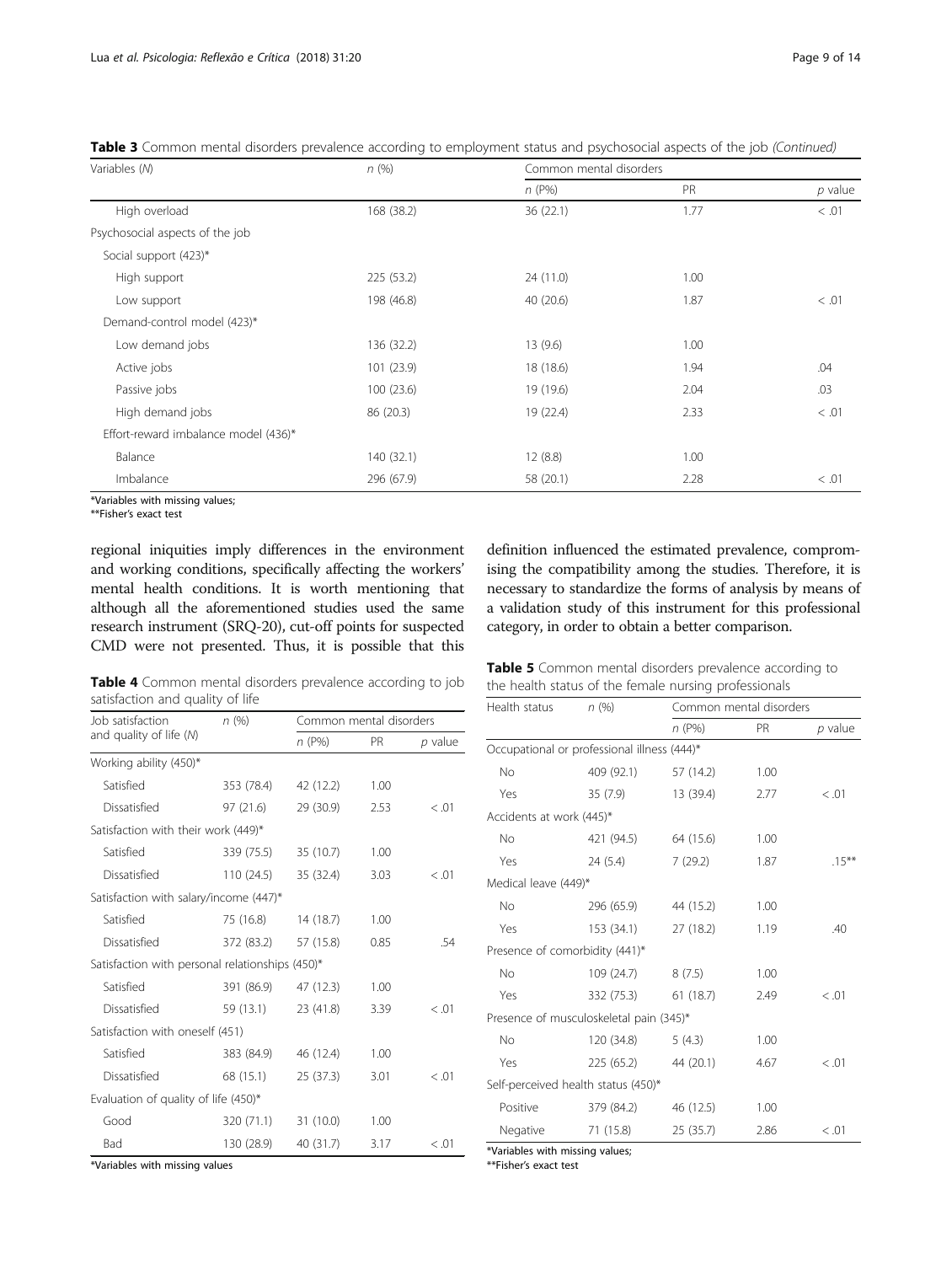| nursing professionals, obtained through the multivariate analysis |                              |               |         |  |  |  |
|-------------------------------------------------------------------|------------------------------|---------------|---------|--|--|--|
| Factors associated with CMD                                       | ${\sf PR}$ $_{\rm adjusted}$ | CI 95%        | p value |  |  |  |
| Professional category                                             |                              |               |         |  |  |  |
| Nursing technician/assistant                                      | 0.56                         | $0.34 - 0.90$ | .01     |  |  |  |
| Weekly work week                                                  |                              |               |         |  |  |  |
| More than 60 h                                                    | 2.53                         | $1.55 - 4.11$ | < .01   |  |  |  |
| Personal safety threatened at work                                |                              |               |         |  |  |  |
| Yes                                                               | 1.92                         | 1.28-2.88     | < .01   |  |  |  |
| Domestic overload                                                 |                              |               |         |  |  |  |
| High overload                                                     | 1.94                         | $1.25 - 2.98$ | < .01   |  |  |  |
| Effort-reward imbalance model                                     |                              |               |         |  |  |  |
| Imbalance                                                         | 1.78                         | $0.98 - 3.23$ | .05     |  |  |  |
| Satisfaction with themselves                                      |                              |               |         |  |  |  |
| Dissatisfied                                                      | 2.30                         | $1.52 - 3.46$ | < .01   |  |  |  |
| Quality of life evaluation                                        |                              |               |         |  |  |  |
| Bad                                                               | 1.69                         | $1.07 - 2.65$ | .02     |  |  |  |
| Self-perceived health status                                      |                              |               |         |  |  |  |
| Negative                                                          | 1.77                         | $1.12 - 2.77$ | .01     |  |  |  |

<span id="page-9-0"></span>Table 6 Factors associated with common mental disorders in

The factors associated with CMD were professional category, longer working hours, personal insecurity at work, effort-reward imbalance, high domestic overload, dissatisfaction with oneself, poor quality of life, and negative self-assessment of health. This reveals an association between the working, domestic and professional, and sickness causing characteristics of these female professionals, as well as between satisfaction with life and work and health conditions of the individual.

Evidence of increased exposure to mental illness by female nurses diverges from the understanding that individuals with higher schooling are less exposed to illness (Abbas et al. [2013](#page-12-0); Farias and Araújo, [2011](#page-12-0); Pinho and Araújo, [2012\)](#page-13-0). It seems that in nursing, this relationship is reversed: a cross-sectional study with workers from Botucatu's primary health network (São Paulo, Brazil) showed a 9.5% increase in CMD among nurses (Braga et al. [2010\)](#page-12-0); another investigation in two hospitals in Manaus (Amazonas, Brazil) found a 13% higher CMD prevalence among nurses (Arruda, [2014](#page-12-0)); in the hospital network of Bahia (Brazil), nurses had a CMD prevalence 23.7% higher when compared to the auxiliaries and 8% higher than the nursing technicians (Rodrigues et al. [2014](#page-13-0)). This reality is also identified in specialized hospital professionals (Feira de Santana, Bahia, Brazil), with 8% more CMD among nurses (Souza, Martins Júnior, et al. [2011](#page-13-0)). Only a study with female nursing professionals from a public hospital in Salvador (Bahia, Brazil) showed evidence of a higher prevalence of CMD among nursing technicians (36.4%, compared to 20% in nurses) (Araújo et al. [2003](#page-12-0)).

This higher evidence of exposure to mental illness among nurses can be attributed to their work process, in which multiple tasks are developed, including management and care. This entails an intense rhythm, activity accumulation, and work overload. These characteristics are not exclusive of hospital work as they can also be seen in primary care (Almeida, [2012](#page-12-0)). Due to this overload, the job invades the nurse's "way of life," extending the workday and often preventing the development of quality work.

We identified that the workload per day was associated with mental illness among the female nursing professionals, corroborating the findings in the literature that identify a 33% higher prevalence of CMD among female urban workers with longer working hours (Farias and Araújo, [2011\)](#page-12-0); in primary health care workers, this difference was 92% (Oliveira, [2013](#page-13-0)). Long workdays are common among health professionals, as a result of multiple employment bonds, which in turn are a reflection of low wages and employment insecurity, due to the precariousness of health work in Brazil. The long hours dedicated to work produce two events that together can potentiate the negative effects of work: (a) prolonged alertness, which increases the production of the so-called stress hormones (Karasek and Theorell, [1990](#page-12-0)), requiring that the individuals should be prepared to meet the demands of work—in activities that involve risks for others, such as health activities, the pressure for attention, and vigilance increases even more; (b) reduction of the time for activities of resting, physical activity, and leisure constitute mechanisms of recovery and physical and mental balance. Thus, the greater the workload, the more vulnerable will the situation for mental health be.

The workload per day of the studied professionals is incorporated into the domestic work, exposing them to the two working environments which entails physical and psychic overload (Araújo et al. [2005](#page-12-0)). A study with workers from the urban area of Feira de Santana (Bahia, Brazil) showed a CMD prevalence 5.23 times higher among domestic service workers when compared to the reference category (transportation sector) (Farias and Araújo, [2011](#page-12-0)). Therefore, when analyzing the workload, especially in occupations predominantly composed of women, such as health and education, one must also include the analysis of the contribution of the domestic workload (Araújo et al. [2005](#page-12-0); Farias and Araújo, [2011](#page-12-0)). In this way, the necessary visibility of health of the women exposed to this double working day will be attained.

Female workers with high domestic overload had almost twice as many CMD compared to women with a low/ medium overload. In addition to the overload attributed to double working hours, women are still subject to the devaluation of women's work, considered an important triggering factor for physical and mental exhaustion (Araújo et al. [2005](#page-12-0)).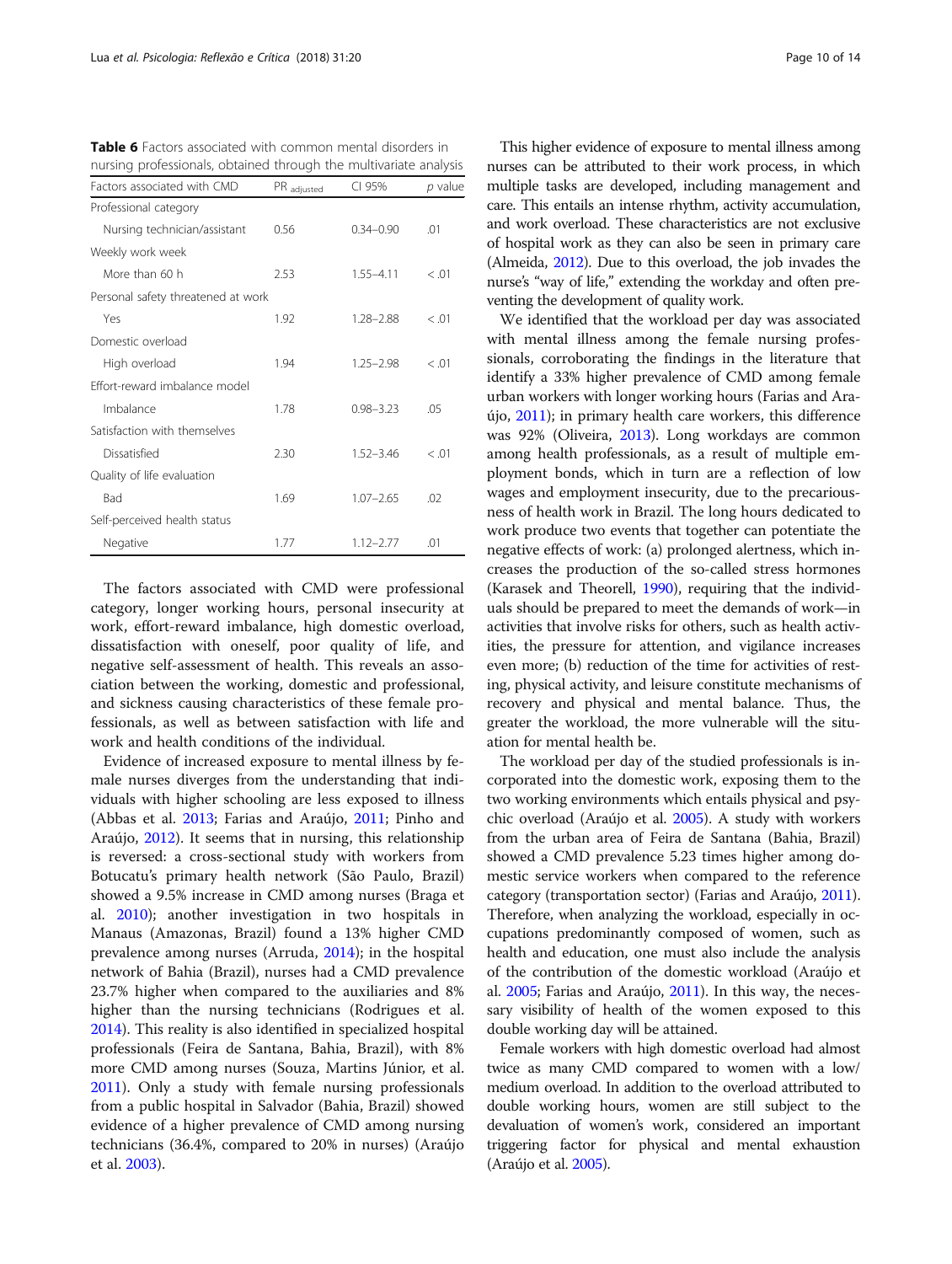The imbalance between the efforts made at work and the received reward was also identified as a factor associated with mental illness. Similar results have been observed in other studies in the health sector, with primary care health workers (Oliveira, [2013](#page-13-0)) and hospital nursing professionals (Arruda, [2014\)](#page-12-0), and in other sectors, such as high-voltage network electricians (Souza, Carvalho, et al. [2011\)](#page-13-0). In these studies, robust and consistent associations between situations of imbalance between efforts and rewards at work and mental illness were observed. Thus, aspects related to the perception of justice, of balance between what is given and what is received at work also plays, as observed, a relevant role in the psychic balance. The perception that what is being given does not match what is being achieved seems to produce feelings of devaluation and non-recognition, generating suffering. The continuity of this imbalance is an open door to mental illness.

Hence, the hypothesis that the non-balancing of effort and rewards at work can be harmful to mental health (Siegrist, [1996\)](#page-13-0) was strengthened. The characteristics of the working process in nursing evidence this situation as the work involves high effort and low rewards, attributed to lagged salaries and lack of recognition by co-workers and users.

In primary care, recognition comes from the community, and it is necessary to build a bond for the continuity and integrality of this care. In the Brazilian context, for many of the actions, the workers do not have total governability and depend on the support of the Municipal Health Secretaries and subsequent levels of attention belonging to the Health Care Networks.

This support is often precarious, compromising the quality of the provided assistance and the users' satisfaction. These situations, that compromise the recognition of the effort given by nursing professionals, end up contributing with feelings of inadequacy and uselessness which, in turn, produce psychic suffering (Almeida, [2012\)](#page-12-0). A research in nursing primary health care workers in a municipality of Bahia identified high prevalence of moderate/high emotional exhaustion (61.6%), high depersonalization (48.3%) and low job satisfaction (56.6%) (Merces et al. [2017](#page-13-0)), which, in turn, produce physical illness and mental.

Job insecurity was another factor associated with CMD. Several studies have shown that direct contact with communities, especially suburban ones, may represent exposure to violence, establishing a relationship between the latter and mental illness (Assunção and Silva, [2013](#page-12-0); Oliveira, [2013;](#page-13-0) Yang, Wong, and Coid, [2013\)](#page-13-0).

In primary care, work activities are performed in the health units and in their coverage areas, which are often high-risk areas. In addition, these professionals, especially the nursing team, remain longer and in greater interaction with patients and their companions, being constantly exposed to violent acts. This can cause permanent

worrying, favoring the development of emotional symptoms, such as frustration, stress, sadness, anger, discouragement, and low self-esteem (Gasparini, Barreto, and Assunção, [2006\)](#page-12-0). The relationship between lack of safety in the work environment and mental illness of the worker is thus established.

The association between satisfaction and mental health situation is consistently observed (Haddad, [2000\)](#page-12-0), showing that mental health is favored when the individual is in harmony with himself and his environment. The findings showed that personal dissatisfaction was associated with CMD. Satisfaction stems from an assessment that the duty has been fulfilled and that a given social utility was attained (the desires at work have been achieved) which cannot always be done in real working conditions. It is also noteworthy that satisfaction is an important indicator of resilience that can contribute to reduction of the impacts generated by the working conditions and environment in mental illness.

The negative evaluation of quality of life was also associated with CMD, corroborating a study of Jansen et al. ([2011](#page-12-0)): higher prevalence rates of CMD related to the worst levels of quality of life. Poor quality of life can influence both the onset and permanence of mental disorders (Jansen et al. [2011](#page-12-0)), and may have coincidental factors, that is, working conditions and environments have direct impacts on quality of life and mental health (Alvarenga and Marchiori, [2014](#page-12-0)). Therefore, the findings confirm that quality of life and CMD are correlated in different ways.

Therefore, health is reaffirmed as a biopsychosocial well-being, in which physical and mental health are interdependent, as already pointed out in other studies (Abbas et al. [2013;](#page-12-0) Assunção and Silva, [2013](#page-12-0); Jansen et al. [2011](#page-12-0); Merces et al. [2016\)](#page-13-0). The nursing professionals who negatively assessed their health status had a 77% higher prevalence of CMD than those who positively assessed their health status, which is similar to results from other studies (Arruda, [2014;](#page-12-0) Assunção and Silva, [2013\)](#page-12-0). It is worth remembering that health self-assessment encompasses various aspects, involving a multidimensional structure which includes the mental health conditions, to the extent that this indicator considers the signs and symptoms of diseases and their impact on the physical, mental, and social well-being (Griep, Rotenberg, Landsbergis, and Vasconcellos-Silva, [2011\)](#page-12-0).

The results found in this study indicated the importance of several factors in the mental illness of the individuals, with emphasis on working conditions. This reinforces the need for studies deepening the investigation of each of these specific factors in the occurrence of mental disorders in the nursing work activities as well as the real impacts of this illness on their life and work.

There is a clear need for investments to promote the mental health of health professionals, especially through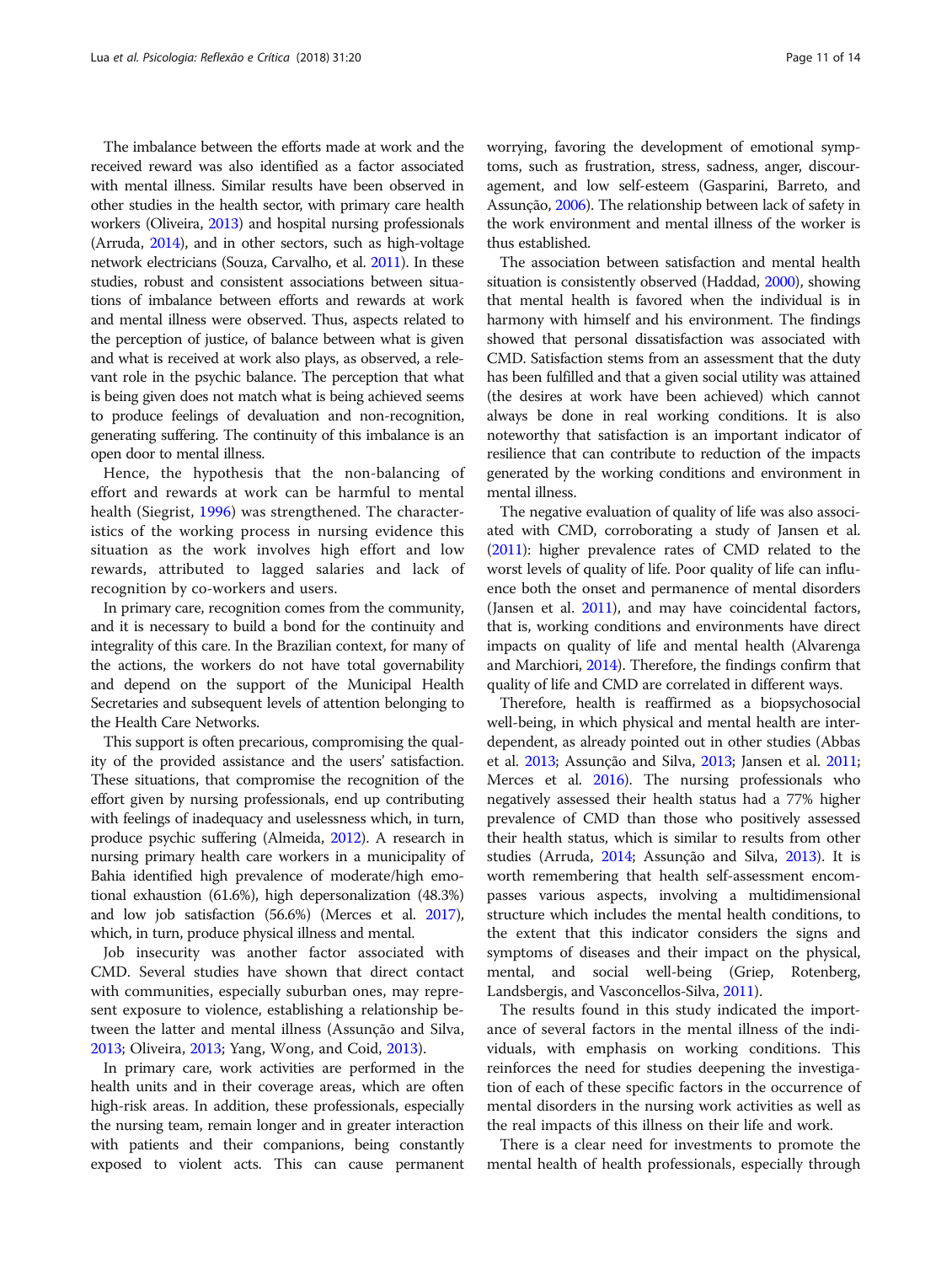the implementation of policies to promote and protect the workers' health, aiming at raising the quality of life and satisfaction of this category, as well as the quality of care provided to the users of the Unified Health System (Gärtner et al. [2010\)](#page-12-0).

There are some aspects that should be considered in the evaluation of the results of this study. Since it is a cross-sectional study, it is not possible to define the chronological order of the events, which makes it impossible to establish causal relationships. It is neither possible to rule out reverse causality, since worse health levels can lead to the overestimation of risk situations. Another important limitation of this study design is the survival bias and the effect of the healthy worker, as we only analyzed only employed individuals that present the effect of interest at the time of the research and remained working, which can underestimate the actual prevalence of the disease (prevalence bias).

Therefore, the need for future investigations, through longitudinal studies to diagnose the actual prevalence and/or incidence of CMD and the causal pathway of the associations identified with them, needs to be highlighted. The planning and programming of health actions based on Health Surveillance requires a detailed knowledge of the occurrence and understanding of the factors that determine the distribution of diseases related to health, in order to propose measures to address the health necessities of the workers.

Intervention studies and/or extension projects in partnership with the Reference Centers in Occupational Health (Centro de Referência em Saúde do Trabalhador-CEREST in Portuguese) are also relevant, as they would allow to recognize locally the risk factors (physical, chemical, biological, ergonomic, of accidents, and psychosocial) in the nursing work processes and environments. These actions may favor the shared planning coping strategies to increase the resilience of these workers—understood by Sousa and Araujo [\(2015](#page-13-0)) as a set of social and intrapsychic processes that enable a healthy life in an unfavorable environment. In addition, permanent educational actions should be developed to understand psychological diseases and ways to overcome stigmas of them. In case of sickening, the workers should be taken to the Network of Psychosocial Attention (Rede de Atenção Psicossocial-RAPS in Portuguese) of reference. This will allow the delineation of lines of care for the integral and equitable attention of the workers in psychological suffering, including therapeutic measures integrated with cultural aspects.

#### Conclusions

We identified that being a nurse, having more than 60 h of workload per week, feeling personal safety threatened at work, high domestic overload, imbalance between work-rewards efforts, being dissatisfied with oneself, poor quality of life, and negatively self-rated health status, are factors associated with the occurrence of common mental disorders.

These findings show the relationship between the health-disease process and the living and working conditions, be it professional or domestic, as well as the association between physical and mental health. This knowledge can contribute to the formulation of strategies to cope with illness and promote and protect the workers' health, based on Health Surveillance tools.

Despite the limitations of our study, the acquired information is useful and reaffirms the need for actions related to the promotion and protection of the health of health professionals, especially for female nursing professionals who work in direct contact with suffering, anguish, and death. It is worth noting that nursing professionals are extremely important for the implementation and consolidation of primary health care services, which are the basis of the health system. However, this will only become possible with healthy professionals who are satisfied with the work they perform.

We hope that our study will contribute to a reflection and a new critical look at the mental health of the female nursing professionals, giving visibility to the relations between gender, health, and work, including domestic work, so that this reality can be debated, rethought and reconstructed.

#### Abbreviations

CEREST: Centro de Referência em Saúde do Trabalhador; CI: Confidence intervals; CMD: Common mental disorders; DCM: Demand-control model; ERI: Effort-reward imbalance; NASF: Núcleo de Apoio à Saúde da Família; OR: Odds ratio; P: Prevalence; PHC: Primary health care; PR: Prevalence ratios; RAPS: Rede de Atenção Psicossocial; ROC: Receiver operating characteristic; SPSS: Statistic Package for Social Sciences; SRQ-20: Self-Reporting Questionnaire-20; UEFS: Universidade Estadual de Feira de Santana

#### Acknowledgements

The authors thank the Universidade Estadual de Feira de Santana, the researchers and students of the Núcleo de Epidemiologia (NEPI-UEFS), and the professionals who participated in the study.

#### Funding

This study was funded by research promotion agencies in Brazil: Conselho Nacional de Desenvolvimento Científico e Tecnológico (CNPq); Fundação de Amparo à Pesquisa do Estado da Bahia (FAPESB); and Coordenação de Aperfeiçoamento de Pessoal de Nível Superior (CAPES) with the grant of a Master's degree.

#### Authors' contributions

IL is responsible for writing the manuscript, from its conception, design, analysis, and interpretation of the research data. TMdA is the coordinator of the original research project, being responsible for the critical review of the entire manuscript for important intellectual content. KOBS is responsible for the collaboration in the acquisition, analysis, and interpretation of the research data. MMGdA is responsible for the collaboration in the critical revision of the manuscript and final approval of the version to be published. All authors read and approved the final manuscript.

#### Ethics approval and consent to participate

The study was approved by the Ethics in Research Committee involving human beings of the Universidade Estadual de Feira de Santana, protocol no. 081/2009; CAAE0086.0.059.000-091.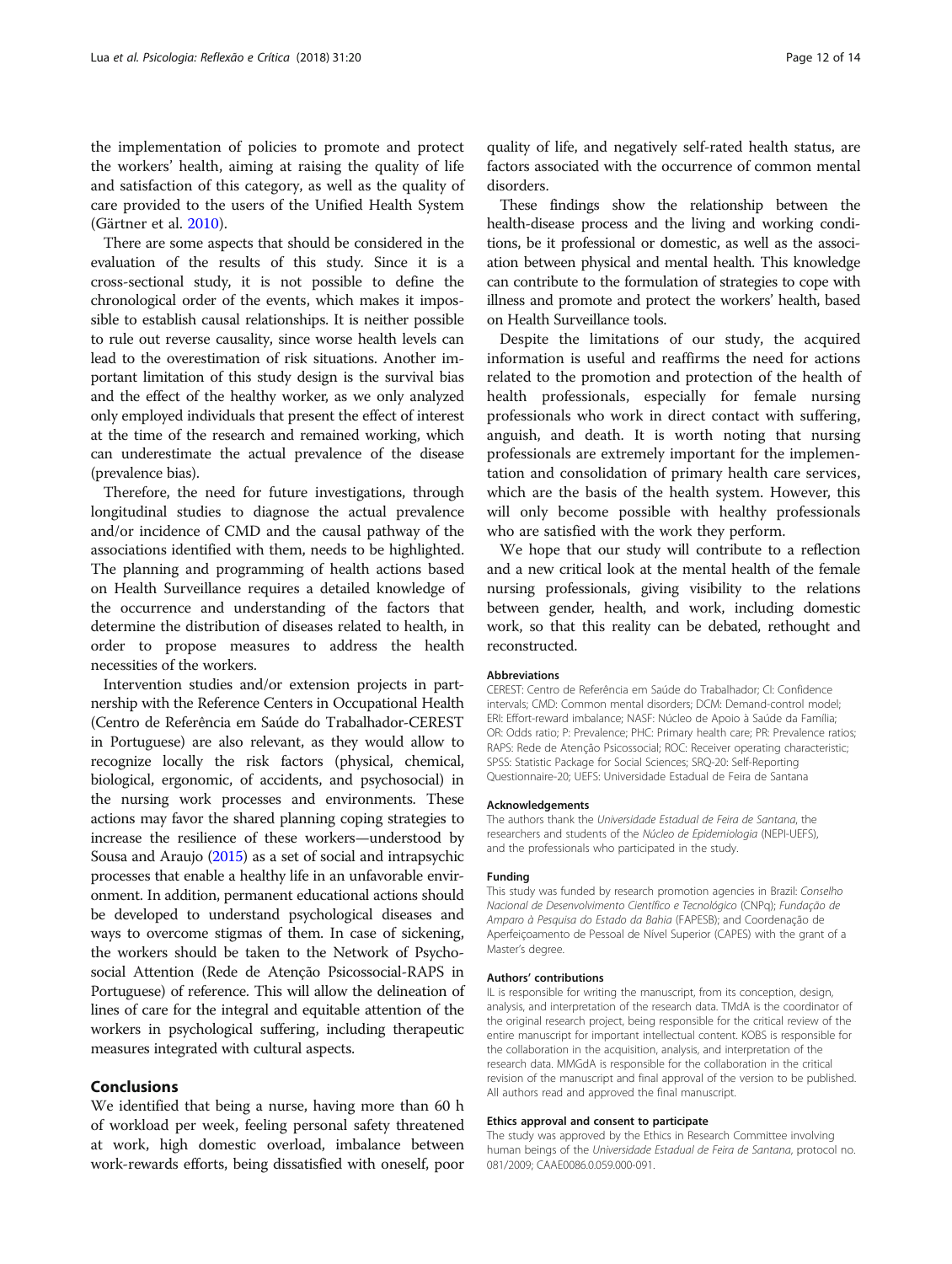<span id="page-12-0"></span>We emphasize that all the participants signed the term of free and informed consent.

#### Consent for publication

Not applicable.

#### Competing interests

The authors declare that they have no competing interests.

#### Publisher's Note

Springer Nature remains neutral with regard to jurisdictional claims in published maps and institutional affiliations.

#### Author details

<sup>1</sup>Universidade Estadual de Feira de Santana, Avenida Transnordestina, s/n, Bairro Novo Horizonte, Feira de Santana, BA 44036-900, Brazil. <sup>2</sup>Universidade Federal da Bahia, Salvador, Brazil.

# Received: 26 November 2017 Accepted: 11 July 2018<br>Published online: 25 July 2018

#### References

- Abbas, R. A., Hammam, R. A., El-Gohary, S., Sabik, L. M. E., & Hunter, M. S. (2013). Screening for common mental disorders and substance abuse among temporary hired cleaners in Egyptian governmental hospitals, Zagazig City, Sharqia Governorate. The International Journal of Occupational and Environmental Medicine, 4(1), 13–26.
- Almeida, T. (2012). Repercussões do processo de trabalho na saúde do enfermeiro do Programa Saúde da Família: prazer e sofrimento, dissertation (). Feira de Santana (BA): Universidade Estadual de Feira de Santana.
- Alvarenga, R. Z., & Marchiori, F. M. (2014). Saúde mental e qualidade de vida no trabalho. Revista eletrônica [do] Tribunal Regional do Trabalho da 9ª Região, 3(28), 23–36 Curitiba.
- Aquino, E.M.L. (1996). Gênero, trabalho e hipertensão arterial: um estudo de trabalhadoras de enfermagem em Salvador. 159 f. Thesis (Doutorado Saúde Coletiva). Salvador: Universidade Federal da Bahia.
- Araújo, T. M., Aquino, E., Menezes, G., Santos, C. O., & Aguiar, L. (2003). Work psychosocial aspects and psychological distress among nurses. Revista de Saúde Pública, 37(4), 424–433. [https://doi.org/10.1590/S0034-](https://doi.org/10.1590/S0034-89102003000400006.) [89102003000400006.](https://doi.org/10.1590/S0034-89102003000400006.)
- Araújo, T. M., & Karasek, R. (2008). Validity and reliability of the job content questionnaire in formal and informal jobs in Brazil. SJWEH Supplements, (6), 52–59. [file:///C:/Users/usuario/Downloads/52\\_araujo.pdf](https://www.file:///C:/Users/usuario/Downloads/52_araujo.pdf)
- Araújo, T. M., Mattos, A. I. S., Almeida, M. M. G., & Santos, K. O. B. (2016). Aspectos psicossociais do trabalho e transtornos mentais comuns entre trabalhadores da saúde: contribuições da análise de modelos combinados. Revista Brasileira de Epidemiologia, 19(3), 645–657. [https://doi.org/10.1590/1980-](https://doi.org/10.1590/1980-5497201600030014) [5497201600030014](https://doi.org/10.1590/1980-5497201600030014).
- Araújo, T. M., Palma, T. F., & Araújo, N. C. (2017). Vigilância em Saúde Mental e Trabalho no Brasil: características, dificuldades e desafios. Ciencia & Saude Coletiva, 22, 3235–3246.
- Araújo, T. M., Pinho, P. S., & Almeida, M. M. G. (2005). Prevalence of psychological disorders among women according to socio demographic and housework characteristics. Revista Brasileira de Saúde Materno Infantil, 5(3), 337–348. [https://doi.org/10.1590/S1519-38292005000300010.](https://doi.org/10.1590/S1519-38292005000300010)
- Arruda, A. T. (2014). Night work and mental suffering in health workers from two hospitals in Manaus, AM, thesis (). Rio de Janeiro: Escola Nacional de Saúde Pública Sergio Arouca, Fiocruz.
- Assunção, A. A., & Silva, L. S. (2013). Working conditions on public buses and common mental disorders among drivers and fare collectors: Greater metropolitan Belo Horizonte, Minas Gerais State, Brazil, 2012. Cadernos de Saúde Pública, 29(12), 2473–2486. [https://doi.org/10.1590/0102-](https://doi.org/10.1590/0102-311X00181412) [311X00181412](https://doi.org/10.1590/0102-311X00181412).
- Baptista, P., & Tito, R. (2014). The shiftwork and the common mental disorders among nursing workers. Occupational and Environmental Medicine, 71(1). <https://doi.org/10.1136/oemed-2014-102362.200.>
- Boschman, J. S., Van Der Molen, H. F., Frings-Dresen, M. H. W., & Sluiter, J. K. (2014). The impact of common mental disorders on work ability in mentally and physically demanding construction work. International Archives of Occupational and Environmental Health, 87(1), 51–59. [https://doi.org/10.1007/](https://doi.org/10.1007/s00420-012-0837-6) [s00420-012-0837-6.](https://doi.org/10.1007/s00420-012-0837-6)
- Braga, L. C., Carvalho, L. R., & Binder, M. C. P. (2010). Working conditions and common mental disorder among primary health care workers from Botucatu, São Paulo State. Ciência & Saúde Coletiva, 15(1), 1585-1596. [https://](https://doi.org/10.1590/S1413-81232010000700070.) [doi.org/10.1590/S1413-81232010000700070.](https://doi.org/10.1590/S1413-81232010000700070.)
- Brasil, M. S. (2012). Política Nacional de Atenção Básica, (vol. I). Brasília: Ministério da Saúde.
- Brasil, M. S. (2017). 1ª Conferência Nacional de Vigilância em Saúde: Saúde, Direito, Conauistas e Defesa de um SUS Público de Qualidade (documento orientador/ diretrizes metodológicas). Brasília: Ministério da Saúde.

Carvalho, C. N., Melo-Filho, D. A., Carvalho, J. A. G., & Amorim, A. C. G. (2013). Prevalence and factors associated with commom mental disorders in medical and multiprofessional health residents. Jornal Brasileiro de Psiquiatria, 62(1), 38–45. <https://doi.org/10.1590/S0047-20852013000100006.>

Carvalho, D. B., Araujo, T. M., & Bernardes, K. O. B. (2016). Transtornos mentais comuns em trabalhadores da Atenção Básica à Saúde. Revista Brasileira de Saúde Ocupacional, 41(17), 1–13. [https://doi.org/10.1590/2317-](https://doi.org/10.1590/2317-6369000115915) [6369000115915](https://doi.org/10.1590/2317-6369000115915).

Chor, D., Werneck, G. L., Faerstein, E., Alves, M. G. M., & Rotenberg, L. (2008). The Brazilian version of the effort-reward imbalance questionnaire to assess job stress. Cad Saúde Pública, 24(1), 219–224. [https://doi.org/10.1590/S0102-](https://doi.org/10.1590/S0102-311X2008000100022) [311X2008000100022](https://doi.org/10.1590/S0102-311X2008000100022) Rio de Janeiro.

- Cordeiro, T. M. S. C., Mattos, A. I. S., Cardoso, M. C. B., Santos, K. O. B., & Araújo, T. M. (2016). Notificações de transtornos mentais relacionados ao trabalho entre trabalhadores na Bahia: estudo descritivo, 2007–2012. Epidemiologia e Serviços de Saúde, 25(2), 363–372. [https://doi.org/10.5123/s1679-](https://doi.org/10.5123/s1679-49742016000200015) [49742016000200015.](https://doi.org/10.5123/s1679-49742016000200015)
- Dejours, C. (1992). The madness of work: Study of work psychopathology. São Paulo: Cortez Oboré.
- Farias, M. D., & Araújo, T. M. (2011). Common mental disorders among workers in the urban area of Feira de Santana – Bahia-Brazil. Revista Brasileria de Saúde Ocupacional, 36(123), 25–39. [https://doi.org/10.1590/S0303-](https://doi.org/10.1590/S0303-76572011000100004) [76572011000100004.](https://doi.org/10.1590/S0303-76572011000100004)

Gärtner, F. R., Nieuwenhuijsen, K., Van Dijk, F. J. H., & Sluiter, J. K. (2010). The impact of common mental disorders on the work functioning of nurses and allied health professionals: A systematic review. International Journal of Nursing Studies, 47(8), 1047–1061. [https://doi.org/10.1016/j.ijnurstu.2010.03.013.](https://doi.org/10.1016/j.ijnurstu.2010.03.013)

Gasparini, S. M., Barreto, S. M., & Assunção, A. A. (2006). Prevalence of common mental disorders among schoolteachers in Belo Horizonte, Minas Gerais, Brazil. Cadernos de Saúde Pública, 22(12), 2679–2691. [https://doi.org/10.1590/](https://doi.org/10.1590/S0102-311X2006001200017) [S0102-311X2006001200017](https://doi.org/10.1590/S0102-311X2006001200017).

Goldberg, D., & Huxley, P. (1993). Common mental disorders– abio-social model, (2nd ed., ). London: Tavistock/Routledge.

- Griep, R. H., Rotenberg, L., Landsbergis, P., & Vasconcellos-Silva, P. R. (2011). Combined use of job stress models and self-rated health in nursing. Revista de Saúde Pública, 45(1), 145–152. <https://doi.org/10.1590/S0034-89102011000100023.>
- Haddad, M. C. L. (2000). Quality of life of nursing professionals. Revista Para a Saúde, 1(2), 75–88.

Harding, T. W., Arango, M. V., Baltazar, J., Climent, C. E., Ibrahim, H. H., Ladrido-Ignacio, L., ... Wig, N. N. (1980). Mental disorders in primary health care: A study of their frequency and diagnosis in four developing countries. Psychological Medicine, 10(2), 231–141.

Hernández, J. R. (2003). Estrés y Burnout enprofesionales de lasalud de los niveles primario y secundario de atención. Revista Cubana de Salud Pública, 29(2), 103–110.

- Hosmer, D. W., & Lemeshow, S. (2000). Applied logistic regression, (2nd ed., ). New York: Wiley.
- Jansen, K., Mondin, T. C., Ores, L. C., Souza, L. D. M., Konradt, C. E., Pinheiro, R. T., & Silva, R. A. (2011). Mental common disorders and quality of life in young adulthoods: A population-based sample in Pelotas, Rio Grande do Sul State, Brazil. Cadernos de Saúde Pública, 27(3), 440–448. [https://doi.org/10.1590/](https://doi.org/10.1590/S0102-311X2011000300005) [S0102-311X2011000300005](https://doi.org/10.1590/S0102-311X2011000300005).
- Karasek, R., & Theorell, T. (1990). Healthy work: Stress, productivity and the reconstruction of working life. New York: Basic Books.
- Kirchhof, A. L. C., Magnago, T. S. B. S., Camponogara, S., Griep, R. H. T., Tavares, J. P., Prestes, F. C., & Paes, L. G. (2009). Working conditions and socialdemographic characteristics related to the presence of minor psychic disorders in nursing workers. Texto e Contexto Enfermagem, 18(2), 215–223. [https://doi.org/10.1590/S0104-07072009000200003.](https://doi.org/10.1590/S0104-07072009000200003)
- Knuth, B. S., Silva, R. A., Oses, J. P., Radtke, V. A., Cocco, R. A., & Jansen, K. (2015). Mental disorders among health workers in Brazil. Ciência & Saúde Coletiva, 20(8), 2581–2488. <https://doi.org/10.1590/1413-81232015208.05062014.>